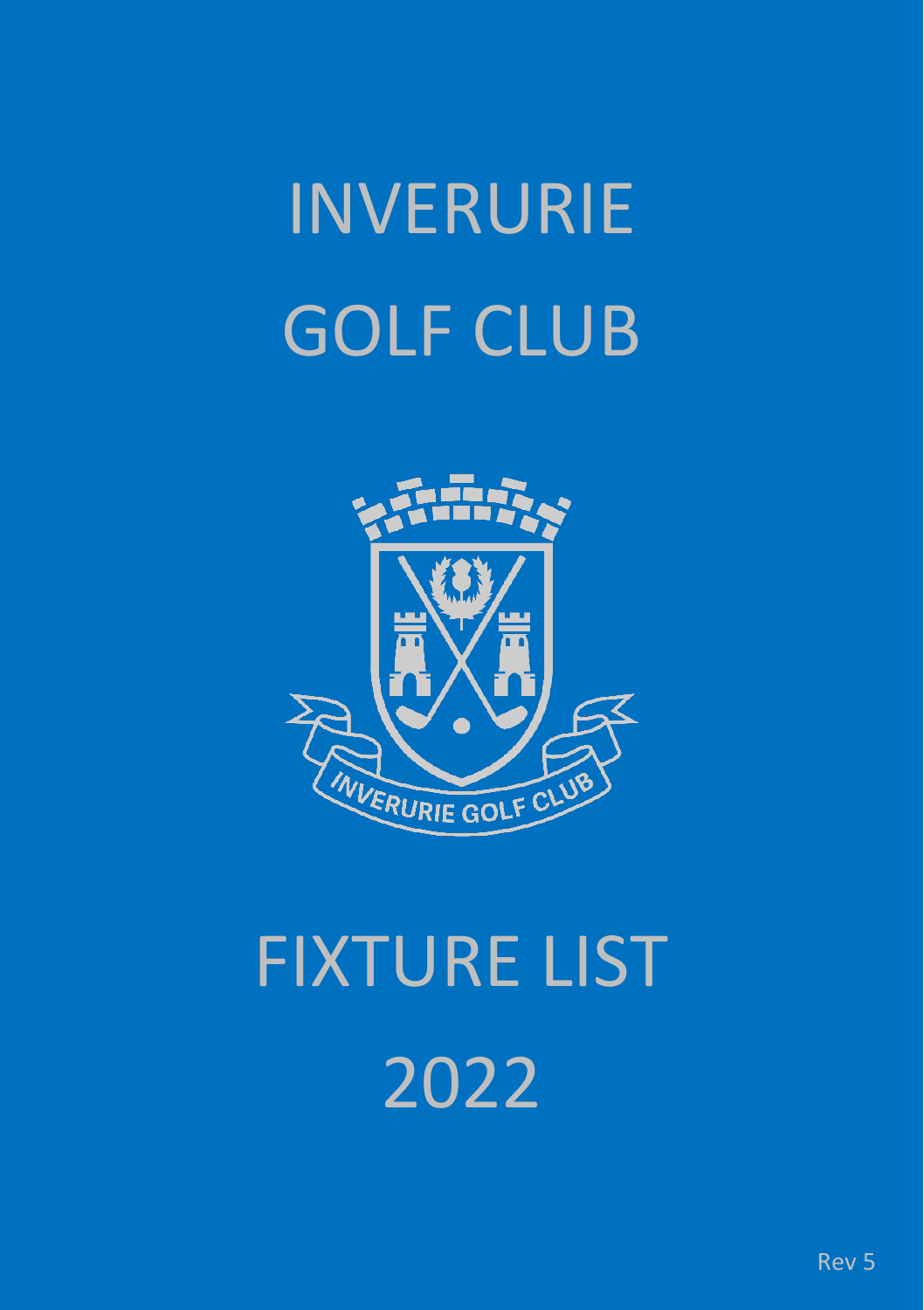### **Management Committee 2022**

### Trustees

Captain **Stewart Hay** Secretary **Ian Adam** 

Lady Captain **Kay Ross** Match & Handicap Convenor Charlie Robertson Greens Convenor **Alan Keith** Commercial Convenor Junior Convenor and Ben Zanre Seniors Convenor **Ian Keith** 

Club Manager **Ashley Wilson** Course Manager **Derek Green** Professional Steven McLean Junior Organiser **Michael Kelman** 

Vice-Captain Stewart Duncan Treasurer Martin Parrott

Connor Killoh

Telephone 01467 624080 Course Condition: Ext 1 Office: Ext 2 The Montgomerie Restaurant & Bar Ext 4 or 01467 672861 Professional Shop: Ext 5 or 01467 672863

Email: admin@inveruriegolfclub.co.uk Web Site: www.inveruriegolfclub.co.uk Post **Inverurie Golf Club** Davah Wood Blackhall Road Inverurie AB51 5JB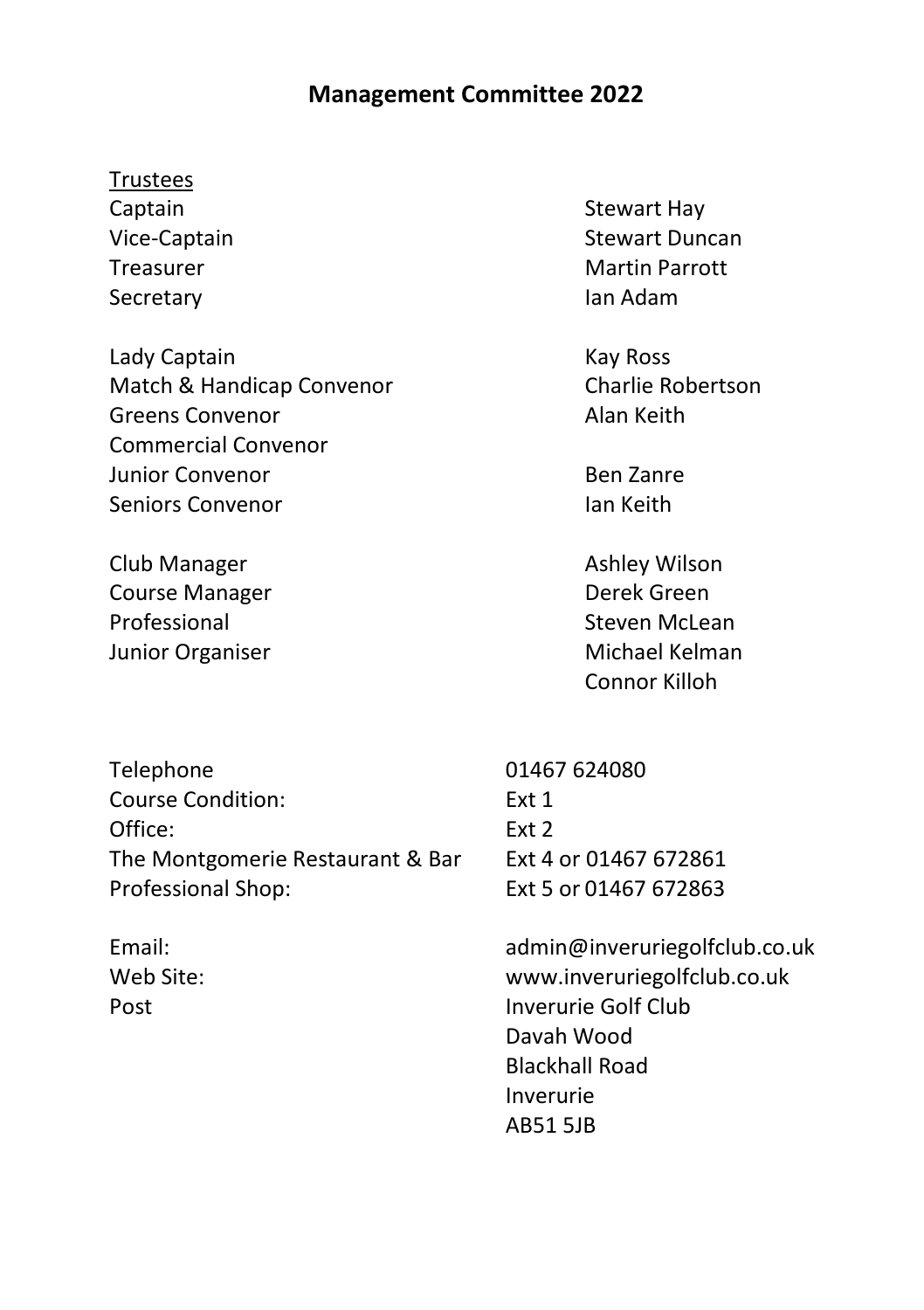

## Inverurie Golf Club Opens 2022

| <b>DATE</b>                             | <b>COMPETITION</b>                                                                          | <b>ENTRY FEE</b>                                                                                              |
|-----------------------------------------|---------------------------------------------------------------------------------------------|---------------------------------------------------------------------------------------------------------------|
| <b>Sun 08-May-21</b><br>$07:00 - 15:33$ | <b>Golf in Scotland - Masters Texas</b><br><b>Scarmble</b>                                  | £60 per team                                                                                                  |
| <b>Sat 11-Jun-22</b><br>$07:00 - 15:16$ | <b>Inverurie Golf Club</b><br><b>Gents Charity Open</b><br>(Open to Inverurie Lady Members) | £18 for Visitors<br>£14 for Members                                                                           |
| Sat 02-Jul-22<br>$07:00 - 15:32$        | <b>Inverurie Golf Club</b><br><b>Gents Open</b>                                             | £18 for Visitors<br>£14 for Members                                                                           |
| <b>Sun 10-Jul-22</b><br>$08:28 - 15:31$ | <b>Open Mixed Greensome</b>                                                                 | £20 per pair for Visitors<br>£16 per pair for Members<br>£16 per pair if one player<br>is an Inverurie Member |
| <b>Mon 18-Jul-21</b><br>$08:04 - 14:28$ | <b>Senior Gents Open</b><br>(Age 55 & over)                                                 | £13 for Visitors<br>£11 for Members                                                                           |
| Fri 29-Jul-22<br>$08:30 - 13:00$        | <b>Senior Open Mixed Greensome</b><br>(Ladies Age 50 & over,<br>Gents Age 55 & over)        | £18 per pair for Visitors<br>£16 per pair for Members<br>£16 per pair if one player<br>is an Inverurie Member |
| <b>Sat 06-Aug-22</b><br>$08:58 - 13-00$ | <b>Ladies Open</b>                                                                          | £16 for Visitors<br>£12 for Members                                                                           |
| <b>Mon 08-Aug-22</b><br>$12.00 - 15:00$ | <b>Junior Open</b>                                                                          | £7 per Person                                                                                                 |
| Sat 27-Aug-22<br>$07:00 - 15:30$        | <b>Gents Open Texas Scramble</b><br>(Teams of 4)                                            | £52 per Team                                                                                                  |
| <b>Fri 02-Sep-22</b><br>$12:00 - 17.00$ | <b>Ladies Open 3 Ball Team</b>                                                              | £33 per Team for Visitors<br>£27 for Members                                                                  |
| <b>Sat 08-Oct-22</b><br>$08:00 - 14:20$ | <b>Gents Autumn Open</b>                                                                    | £14 for Visitors<br>£12 for Members                                                                           |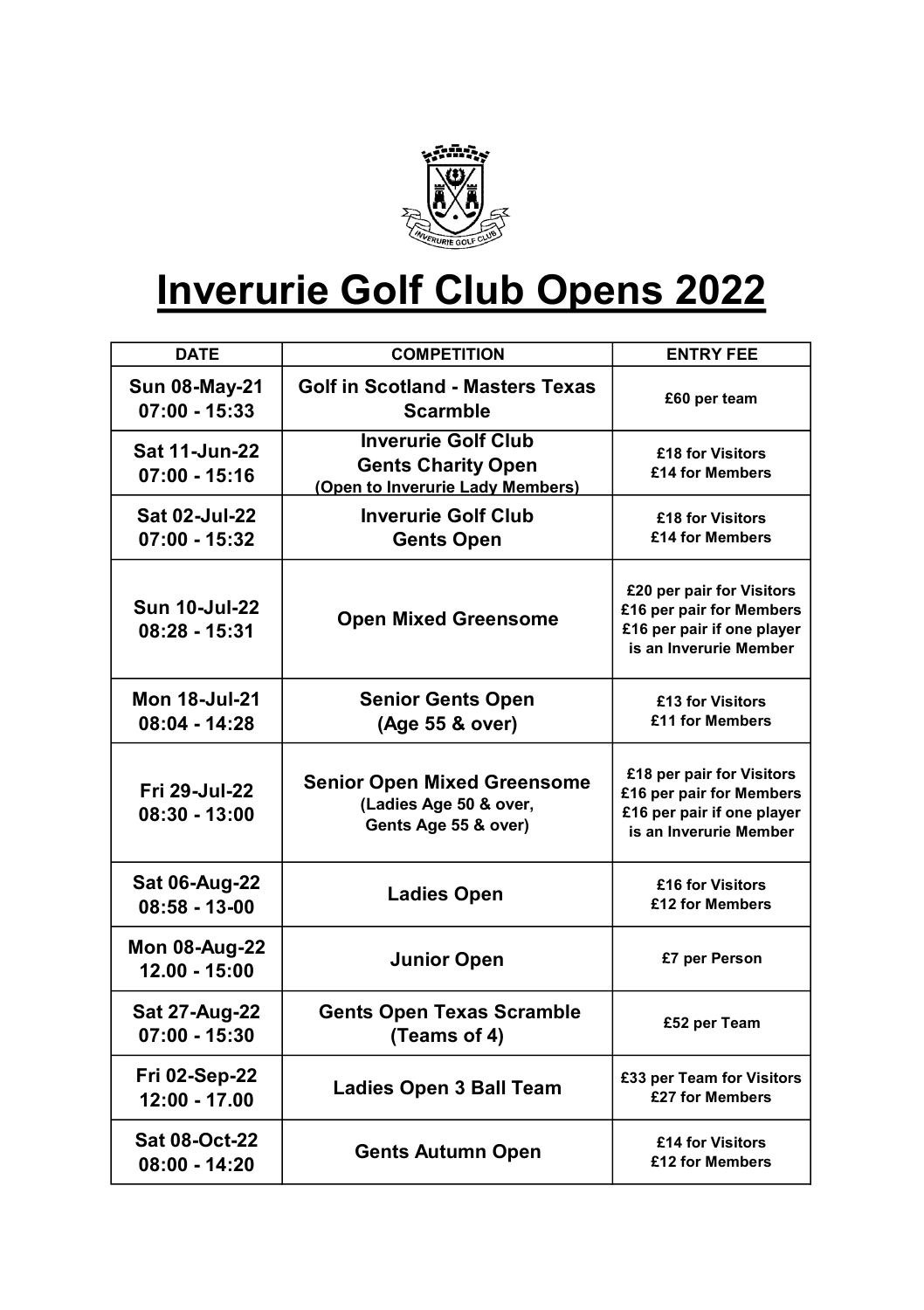#### FIXTURE LIST 2022

|     | Date   | Competition<br><b>Official Opening</b>                                                                                                                                  | <b>Tee Times</b>       |
|-----|--------|-------------------------------------------------------------------------------------------------------------------------------------------------------------------------|------------------------|
| Sat | 26-Mar | (Flag raised at 0745 - Opening Tee Shot by Captain at 0804)<br><b>TR Angus Trophies Stableford</b><br>(Best Net Gent 0-12, Best Net Gent 13-28, Best Net Lady, Best Net | 0804-1444              |
|     |        | Junior)                                                                                                                                                                 |                        |
| Sun | 27-Mar | <b>Gents Spring Medal</b>                                                                                                                                               | 0724-0932              |
|     |        |                                                                                                                                                                         | 1228-1332              |
| Mon | 28-Mar | <b>Snr Gents Spring Medal</b>                                                                                                                                           | 0740-1148              |
|     |        | <b>Jnr Spring Medal</b>                                                                                                                                                 | 1532-1636<br>0900-1036 |
| Tue | 29-Mar | <b>Ladies Texas Scramble - 9 Holes</b>                                                                                                                                  | 1604-1716              |
| Wed | 30-Mar | <b>Gents Spring Medal</b>                                                                                                                                               | 0844-0948              |
| Thu | 31-Mar | Snr Ladies Kinbroon Stableford 1 of 4                                                                                                                                   | 0900-1036              |
| Fri | 01-Apr |                                                                                                                                                                         |                        |
| Sat | 02-Apr | Gents April Medal Qualifier &<br>Ladies Saturday Stableford                                                                                                             | 0716-1020<br>1212-1500 |
| Sun | 03-Apr | <b>Gents Spring Medal</b>                                                                                                                                               | 0724-0932              |
|     |        |                                                                                                                                                                         | 1228-1332              |
| Mon | 04-Apr | <b>Snr Gents April Medal Qualifier</b>                                                                                                                                  | 0740-1148              |
|     |        | <b>Jnr Convenor Challenge</b>                                                                                                                                           | 1532-1636<br>0900-1036 |
| Tue | 05-Apr | <b>Ladies Spring Medal</b>                                                                                                                                              | 1604-1716              |
| Wed | 06-Apr | <b>Gents Medal</b>                                                                                                                                                      | 0844-0948              |
| Thu | 07-Apr | Snr Ladies April Medal Qualifier +                                                                                                                                      | 0900-1036              |
|     |        | Harper Shield Rnd 1 of 6                                                                                                                                                |                        |
| Fri | 08-Apr |                                                                                                                                                                         |                        |
| Sat | 09-Apr | <b>Gents April Spring Medal</b>                                                                                                                                         | 0716-1020              |
|     |        | Ladies Saturday Stableford                                                                                                                                              | 1212-1500<br>0724-0932 |
| Sun | 10-Apr | <b>Gents April Stableford</b>                                                                                                                                           | 1228-1332              |
| Mon |        | Snr Gents J A Ross Cup                                                                                                                                                  | 0740-1148              |
|     | 11-Apr | Jnr Stewart Roofing Medal Qualifier - 9 Hole Medal                                                                                                                      | 1532-1636              |
| Tue | 12-Apr | Ladies April Medal Qualifier + Craig Cup 1/20 + Eclectic 1                                                                                                              | 0900-1036              |
|     |        | Gents Medal (Players cannot enter 9 Hole Competition)                                                                                                                   | 1604-1716<br>0844-0948 |
| Wed | 13-Apr | Gents 9 Hole Rnd 1 (Best 3 from 4) (Medal Tees)                                                                                                                         | 1636-1804              |
| Thu | 14-Apr | Snr Ladies Ethel Carsey Rnd 1 of 3                                                                                                                                      | 0900-1036              |
| Fri | 15-Apr |                                                                                                                                                                         |                        |
| Sat | 16-Apr | Gents Garioch Arcade Putter &                                                                                                                                           | 0716-1012              |
|     |        | <b>Ladies Saturday Stableford</b>                                                                                                                                       | 1212-1500              |
| Sun | 17-Apr | Gents Four-Ball Better Ball Qualifier<br>(Best 16 pairs Qualifier for Matchplay)                                                                                        | 0716-0932<br>1228-1332 |
|     |        | Snr Gents Handicap Championship (Yellow Tees)                                                                                                                           |                        |
| Mon | 18-Apr | (Best 16 Net Qualify for Matchplay)                                                                                                                                     | 0740-1148              |
|     |        | Jnr KO Scratch 1                                                                                                                                                        | 1532-1636              |
| Tue | 19-Apr | Ladies Innes Trophy Qualifier + Craig Cup 2/20                                                                                                                          | 0900-1036              |
|     |        |                                                                                                                                                                         | 1604-1716              |
| Wed | 20-Apr | Gents Medal (Players cannot enter 9 Hole Competition)<br>Gents 9 Hole Rnd 2 (Best 3 from 4) (Medal Tees)                                                                | 0844-0948              |
| Thu | 21-Apr | Snr Ladies Texas Scramble (Draw)                                                                                                                                        | 1636-1812<br>0900-1036 |
| Fri | 22-Apr |                                                                                                                                                                         |                        |
| Sat | 23-Apr | Gents Medal &                                                                                                                                                           | 0700-1012              |
|     |        | <b>Ladies Saturday Stableford</b>                                                                                                                                       | 1212-1500              |
| Sun | 24-Apr | <b>Gents Medal</b>                                                                                                                                                      | 0700-0932              |
|     |        | <b>Snr Gents Stableford</b>                                                                                                                                             | 1212-1404<br>0740-1148 |
| Mon | 25-Apr | Jnr KO Scratch 2                                                                                                                                                        | 1532-1636              |
| Tue | 26-Apr | Ladies Coronation Foursome + Club Foursome Qualifier                                                                                                                    | 0906-1030<br>1604-1716 |
|     |        |                                                                                                                                                                         | 0844-0948              |
| Wed | 27-Apr | <b>Gents April Medal Qualifier</b>                                                                                                                                      | 1636-1812              |
| Thu | 28-Apr | Snr Gents v. Snr Ladies - Walker Cup (Draw)                                                                                                                             | 0900-1036              |
| Fri | 29-Apr | Snr Gents Match v Kemnay                                                                                                                                                | 0932-1012              |
| Sat | 30-Apr | Gents KO Scratch 1 &                                                                                                                                                    | 0652-1012              |
|     |        | <b>Ladies Saturday Stableford</b>                                                                                                                                       | 1212-1500              |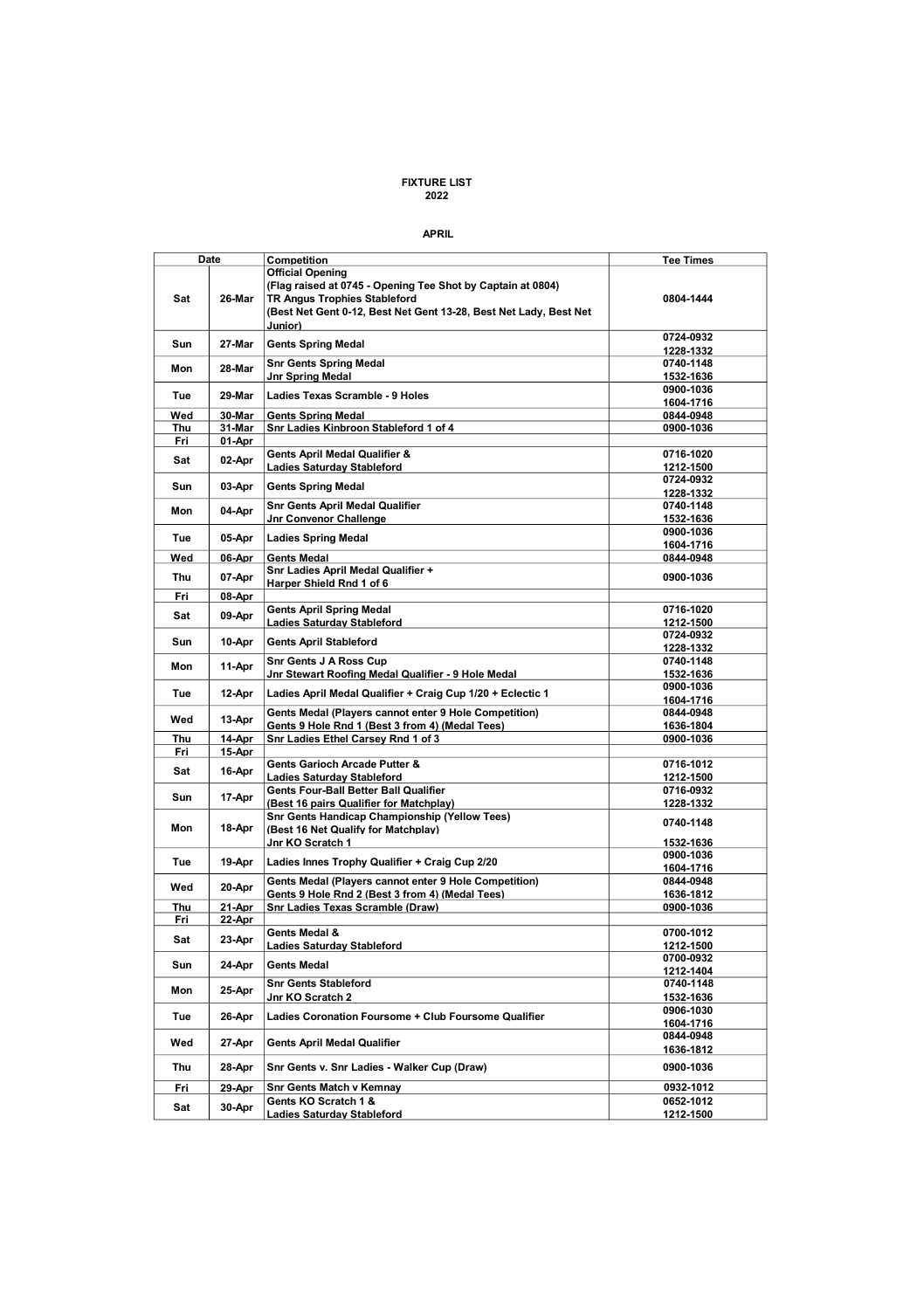| Sun | 01-May           | <b>Gents Stableford</b>                                                            | 0700-0932<br>1212-1404     |
|-----|------------------|------------------------------------------------------------------------------------|----------------------------|
|     |                  | Snr Gents Championship Rnd. 1 +<br>May Medal Qualifier (Yellow Tees)               | 0740-1148                  |
| Mon | 02-May           | Jnr John Percival Joinery Medal Qualifier - 9 Hole Medal & Hector<br>Day Qualifier | 1532-1636                  |
|     |                  |                                                                                    | 0900-1036                  |
| Tue | 03-May           | Ladies Last Chance Trophy Round 1 + Craig Cup 3/20<br>Snr Gents CADS at Alford     | 1604-1716                  |
|     |                  |                                                                                    | 0844-0948                  |
| Wed | 04-May           | <b>Gents May Medal Qualifier</b>                                                   | 1636-1812                  |
| Thu |                  | Snr Ladies May Medal Qualifier +<br>Harper Shield Rnd 2 of 6 + Davah Rnd 1 of 5    | 0900-1036                  |
|     | 05-May           | Snr Gents Buchan Tour at Cruden Bay                                                |                            |
|     |                  | <b>BLSGA at Peterhead</b>                                                          |                            |
| Fri | 06-May           | Snr Gents v Alford (H)<br>Gents May Medal Qualifier &                              | 0828-0948<br>0644-1012     |
| Sat | 07-May           | <b>Ladies Saturday Stableford</b>                                                  | 1212-1500                  |
|     |                  | Golf in Scotland - Masters Texas Scarmble                                          | 0700-1533                  |
| Sun | 08-May           |                                                                                    | (Course Closed until 1604) |
| Mon | 09-May           | <b>Snr Gents Stableford</b><br>Jnr Gibbs Inverurie Medal Qualifier                 | 0740-1148<br>1532-1636     |
|     |                  |                                                                                    | 0900-1036                  |
| Tue | 10-May           | Ladies May Medal Qualifier + Craig Cup 4/20                                        | 1604-1716                  |
|     |                  | <b>Snr Gents Match at Alford</b><br><b>Snr Gents CADS at Potirthen</b>             |                            |
|     |                  |                                                                                    | 0844-0948                  |
| Wed | 11-May           | <b>Gents Medal</b>                                                                 | 1636-1820                  |
| Thu | 12-May           | Snr Ladies Ethel Carsey Rnd 2 of 3 +                                               | 0900-1036                  |
| Fri | 13-May           | Handicap Championship Rnd 1 of 3                                                   |                            |
|     |                  | Gents KO Scratch 2                                                                 |                            |
| Sat | 14-May           | (Best 16 Scratch Qualify for Matchplay) &                                          | 0644-1012<br>1212-1500     |
|     |                  | <b>Ladies Saturday Stableford</b>                                                  |                            |
| Sun | 15-Mav           |                                                                                    |                            |
| Mon | 16-May           | Snr Gents Texas Scramble (Draw)<br>Jnr Handicap Championship Rnd 1                 | 0740-1148<br>1532-1636     |
|     |                  | Ladies Handicap Championship Rnd 1 + Charity Eclectic 1 + Craig                    | 0900-1036                  |
| Tue | 17-May           | Cup 5/20                                                                           | 1604-1716                  |
|     |                  | Snr Gents CADS at Newmachar                                                        |                            |
|     |                  | Gents Wednesday Cup Rnd 1 (Best 5 from 8)                                          | 0844-0948                  |
| Wed | 18-May           | <b>Bennachie League at Kemnav</b>                                                  | 1636-1828                  |
|     |                  | Snr Ladies Kinbroon Stableford 2 of 4                                              | 0900-1036                  |
| Thu | 19-May           | <b>Gordon District League v Kintore</b>                                            | 1716-1828                  |
|     |                  | Snr Gents Buchan Tour at Newburgh                                                  |                            |
| Fri | 20-May           | <b>BLSGA</b> at Inverurie                                                          | 0831-1332                  |
|     |                  | Gents Mann Cup Qualifier                                                           | 0644-1012                  |
| Sat | 21-May           | (Best 16 Net Qualifier for Match Play) &                                           | 1212-1500                  |
|     |                  | <b>Ladies Saturday Stableford</b>                                                  | 0700-0932                  |
| Sun | 22-May           | <b>Gents McIntosh Qualifier Rnd 1</b>                                              | 1228-1332                  |
|     |                  | <b>Snr Gents Stableford</b>                                                        | 0740-1148                  |
| Mon | 23-May           | Jnr Handicap Championship Rnd 2                                                    | 1532-1636                  |
|     |                  | <b>Snr Gents Match at Kemnay</b>                                                   |                            |
| Tue | 24-May           | Ladies Championship Rnd 1 + Spring Meeting Medal<br>+ Craig Cup 6/20               | 0900-1036<br>1604-1716     |
|     |                  | <b>Snr Gents CADS at Dunecht</b>                                                   |                            |
| Wed | 25-May           | Gents Wednesday Cup Rnd 2                                                          | 0844-0948                  |
|     |                  |                                                                                    | 1636-1844                  |
| Thu |                  | Gordon Pennant League at Kemnay                                                    | 0900-1036                  |
| Fri | 26-May<br>27-May | <b>Snr Ladies Scotch Foursomes</b><br>Colony Park Juniors Golf Day (Shotgun Start) |                            |
|     |                  | Gents Medal &                                                                      | 0644-1012                  |
| Sat | 28-May           | <b>Ladies Saturday Stableford</b>                                                  | 1212-1500                  |
| Sun | 29-May           | Gents McIntosh Qualifier Rnd 2                                                     | 0700-0932                  |
|     |                  | (Best 16 Net Qualify for Final on Sunday 28th June)                                | 1228-1332                  |
| Mon | 30-May           | Snr Gents John Ramage Trophy (Stableford)                                          | 0740-1148                  |
|     |                  | Jnr Handicap Championship Rnd 3                                                    | 1532-1636<br>0900-1036     |
| Tue | 31-May           | Ladies Stevenson Trophy Stableford + Eclectic 2 + Craig Cup 7/20                   | 1604-1716                  |

MAY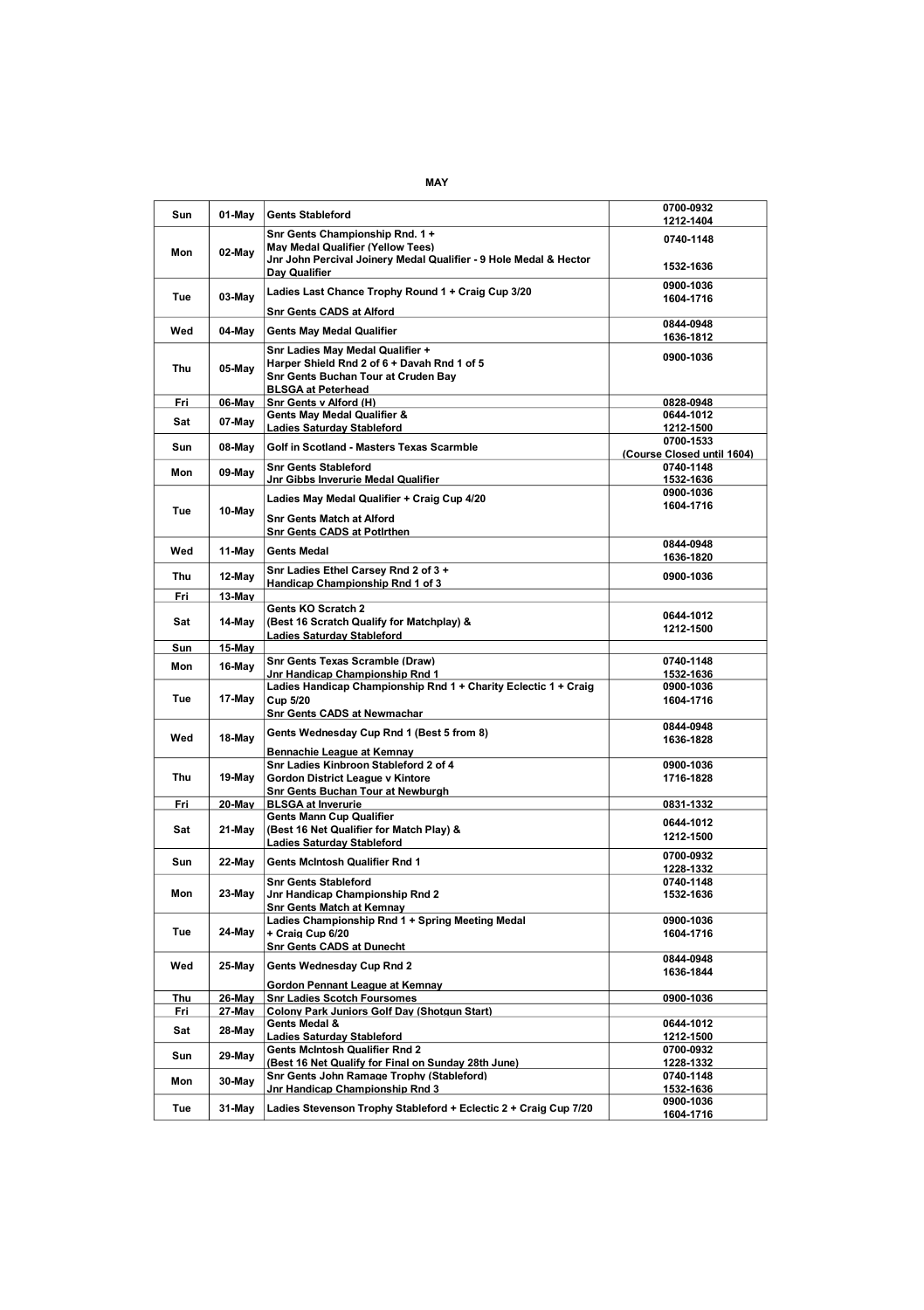| <b>JUNE</b> |  |
|-------------|--|
|             |  |

| Wed        | 01-Jun     | Gents Wednesday Cup Rnd 3                                                                                                            | 0844-0948                               |
|------------|------------|--------------------------------------------------------------------------------------------------------------------------------------|-----------------------------------------|
|            |            |                                                                                                                                      | 1636-1852                               |
| <b>Thu</b> | 02-Jun     | Snr Ladies June Medal + Harper Rnd 3 of 6<br><b>Snr Gents Buchan Tour at Inverallochv</b>                                            | 0900-1036                               |
|            |            | Snr Gents CADS at Peterculter                                                                                                        |                                         |
| Fri        | 03-Jun     | <b>BSLGA at Olmeldrum</b>                                                                                                            |                                         |
| Sat        | 04-Jun     | Gents Medal &                                                                                                                        | 0644-1012                               |
|            |            | Ladies Saturday Stableford                                                                                                           | 1212-1500                               |
| Sun        | 05-Jun     | Gents Club Texas Scramble (Teams of 4)                                                                                               | 0700-0956<br>1204-1332                  |
|            |            | Snr Gents Championship Rnd 2 + June Medal Qualifier (Yellow Tees)                                                                    | 0740-1148                               |
| Mon        | 06-Jun     | Jnr Doug Cameron Plumbing & Heating Medal Qualifier<br>Gordon District League at Meldrum House<br><b>Bennachie League at Turriff</b> | 1532-1636                               |
| Tue        | 07-Jun     | Ladies Championship Rnd 2 + June Medal Qualifier + Craig Cup 8/20                                                                    | 0900-1036<br>1604-1716                  |
| Wed        | 08-Jun     | Gents June Medal Qualifier & C Jamieson Cup (over 55's)                                                                              | 0844-0948<br>1636-1852                  |
|            |            | Snr Ladies Handicap Championship Rnd 2 of 3                                                                                          | 0900-1036                               |
| <b>Thu</b> | 09-Jun     | Gordon Pennant League v Craibstone                                                                                                   | 1716-1828                               |
| Fri        | 10-Jun     |                                                                                                                                      | 0828-1332                               |
| Sat        | 11-Jun     | <b>Inverurie Gents Charity Open</b>                                                                                                  | 0700-1516                               |
|            |            | (Open to Inverurie Lady Members)                                                                                                     | (Course Closed until 1540)<br>0700-0932 |
| Sun        | $12 - Jun$ | <b>Gents Medal</b>                                                                                                                   | 1228-1332                               |
|            |            |                                                                                                                                      | 0740-1436                               |
| Mon        | 13-Jun     | <b>Snr Gents CADS at Inverurie</b>                                                                                                   | (Course Closed until 1452)              |
|            |            | Jnr Championship Rnd 1                                                                                                               | 1532-1636                               |
|            |            | <b>Bennachie League v Ellon</b>                                                                                                      | 1716-1828                               |
| Tue        | $14$ -Jun  | Ladies Handicap Championship Round 2 + Last Chance Trophy                                                                            | 0900-1036                               |
|            |            | Round 2 + Craig Cup 9/20                                                                                                             | 1604-1716                               |
| Wed        | 15-Jun     | Gents Wednesday Cup Rnd 4                                                                                                            | 0844-0948<br>1636-1852                  |
| Thu        | 16-Jun     | <b>Snr Ladies Christine Tavlor Cup</b>                                                                                               | 0900-1036                               |
| Fri        | 17-Jun     | Snr Gents Buchan Tour at Oldmeldrum<br><b>Snr Gents v Rosehearty</b>                                                                 | 0956-1036                               |
|            |            | <b>BSLGA at Ellon</b>                                                                                                                |                                         |
| Sat        | 18-Jun     | Gents Captain's Prize &                                                                                                              | 0644-1012                               |
|            |            | Ladies Saturday Stableford                                                                                                           | 1212-1500<br>0700-0932                  |
| Sun        | 19-Jun     | <b>Gents Stableford</b>                                                                                                              | 1228-1332                               |
| Mon        | $20 - Jun$ | <b>Snr Gents N.Lawrence Trophy</b>                                                                                                   | 0740-1148                               |
|            |            | Jnr Championship Rnd 2                                                                                                               | 1532-1636                               |
| Tue        | $21 - Jun$ | Ladies Summer Meeting Medal Qualifier + Charity Eclectic 2                                                                           | 0900-1036                               |
|            |            | + Craig Cup 10/20                                                                                                                    | 1604-1716<br>0844-0948                  |
| Wed        | 22-Jun     | Gents Wednesday Cup Rnd 5                                                                                                            | 1636-1852                               |
|            |            | Snr Ladies Kinbroon Stableford Rnd 3 of 4                                                                                            | 0900-1036                               |
|            |            | Gordon District League v Newmachar                                                                                                   | 1716-1828                               |
| Thu        | 23-Jun     | <b>Snr Gents CADS at Kintore</b>                                                                                                     |                                         |
|            |            | <b>Snr Gents Match at Inverallochy</b>                                                                                               |                                         |
| Fri        | 24-Jun     |                                                                                                                                      |                                         |
| Sat        | 25-Jun     | Gents D Sorrie Round 1 &<br><b>Ladies Saturday Stableford</b>                                                                        | 0644-1012<br>1212-1500                  |
|            |            |                                                                                                                                      | 0700-0932                               |
| Sun        | 26-Jun     | Gents D Sorrie Round 2                                                                                                               | 1228-1332                               |
| Mon        | 27-Jun     | Snr Gents 6x6x6 (Draw)(6 x Greensome, 6 x 2 Ball, 6 x 4 Ball)<br>Jnr Championship Rnd 3                                              | 0740-1148<br>1532-1636                  |
| Tue        | 28-Jun     | Ladies Barber Trophy - Greensome (Draw)                                                                                              | 0900-1036                               |
| Wed        | 29-Jun     | Gents Wednesday Cup Rnd 6                                                                                                            | 1604-1716<br>0844-0948                  |
|            |            |                                                                                                                                      | 1636-1852                               |
| Thu        | $30 - Jun$ | Snr Ladies July Medal + Harper Rnd 4 of 6                                                                                            | 0900-1036                               |
|            |            | <b>Bennachie League at Kintore</b><br><b>Gordon Pennant League at Westhill</b>                                                       |                                         |
|            |            |                                                                                                                                      |                                         |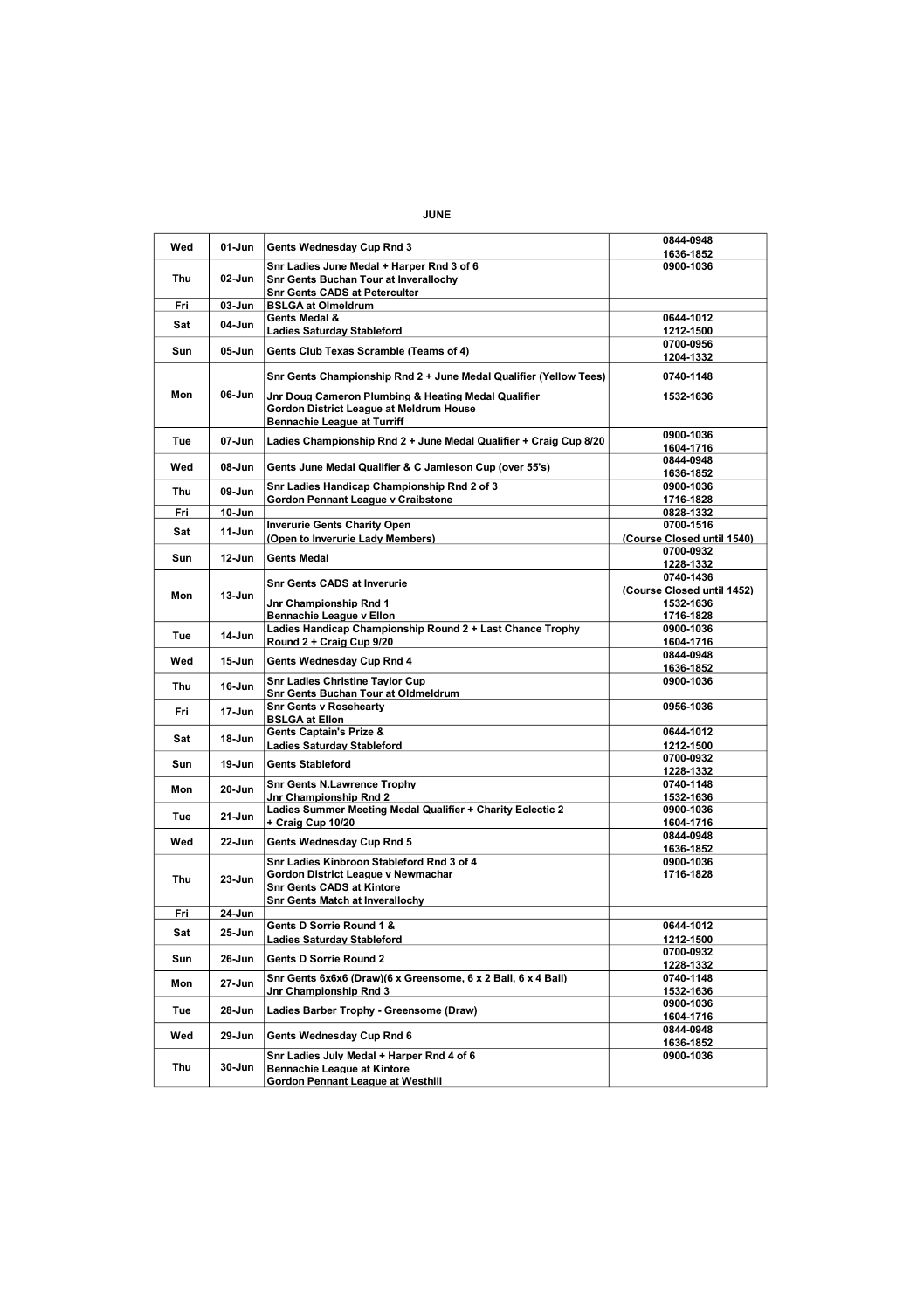| Fri | 01-Jul     | <b>Snr Gents Match at Banchory</b>                                   |                                         |
|-----|------------|----------------------------------------------------------------------|-----------------------------------------|
| Sat | 02-Jul     | Inverurie Golf Club Gents Open                                       | 0700-1532                               |
|     |            |                                                                      | (Course Closed until 1604)              |
| Sun | 03-Jul     | Gents Medal & McIntosh Final                                         | 0700-0932                               |
|     |            |                                                                      | 1228-1332                               |
| Mon | 04-Jul     | Snr Gents Championship Rnd. 3 + July Medal Qualifier (Yellow Tees)   | 0740-1148                               |
|     |            | Jnr Andersons of Inverurie Medal Qualifier                           | 1532-1636                               |
|     |            | Snr Gents CADS at Tarland                                            |                                         |
| Tue | 05-Jul     |                                                                      | 0900-1036                               |
|     |            | Ladies Captain's Prize Medal Qualifier + Craig Cup 11/20             | 1604-1716                               |
|     |            |                                                                      | 0844-0948                               |
| Wed | 06-Jul     | <b>Gents July Medal Qualifier</b>                                    | 1636-1852                               |
|     |            | Snr Ladies Davah Rnd 2 of 5                                          | 0900-1036                               |
| Thu | 07-Jul     | <b>BSLGA at Fraserburgh</b>                                          |                                         |
|     |            | Bennachie League v Insch                                             | 1716-1828                               |
| Fri | 08-Jul     | Snr Gents Buchan Tour at Fraserburgh                                 |                                         |
| Sat | 09-Jul     | Gents Medal &                                                        | 0644-1012                               |
|     |            | <b>Ladies Saturday Stableford</b>                                    | 1212-1500                               |
| Sun | $10 -$ Jul | <b>Open Mixed Greensome</b>                                          | 0828-1531                               |
|     |            | <b>Snr Gents Stableford</b>                                          | (Course Closed until 1600)<br>0740-1148 |
| Mon | 11-Jul     |                                                                      |                                         |
|     |            | <b>Jnr Convenors Challenge</b><br>Snr Gents CADS at Oldmeldrum       | 1532-1636                               |
|     |            |                                                                      | 0900-1036                               |
| Tue | 12-Jul     | Ladies July Medal + Eclectic 3 + Craig Cup 12/20                     | 1604-1716                               |
|     |            |                                                                      | 0844-0948                               |
| Wed | $13 -$ Jul | Gents Wednesday Cup Rnd 7                                            | 1636-1852                               |
|     |            | <b>Bennachie League at Dunecht</b>                                   |                                         |
| Thu | 14-Jul     | Snr Ladies Ethel Carsey Rnd 3 of 3 +                                 | 0900-1036                               |
|     |            | Handicap Championship Rnd 3 of 3                                     |                                         |
| Fri | 15-Jul     |                                                                      |                                         |
| Sat | 16-Jul     | Member's Day                                                         | 0644-1532                               |
|     |            | Gents Championship Rnd 1 & 2                                         | 0644-1012                               |
| Sun | 17-Jul     | (Handicap Index of 12 or less. Draw for tee times - Top 18 & Ties    | 1212-1500                               |
|     |            | Qualify for Rnds 3 & 4 on Sunday 25th July)                          |                                         |
|     |            |                                                                      | 0804-1428                               |
| Mon | 18-Jul     | <b>Snr Gents Open</b>                                                | (Course Closed until 1500)              |
|     |            | Jnr Medal (19-36 Best Nett) Rnd 1                                    | 1532-1636                               |
|     |            | Bennachie League v Newmachar                                         | 1716-1828                               |
| Tue | 19-Jul     | Golf in Scotland - Champions Tour Event                              | 0800-1400                               |
|     |            | Ladies Charity Competition + Craig Cup 13/20                         | 1430-1716                               |
|     |            | Gents Wednesday Cup Rnd 8                                            | 0844-0948                               |
| Wed | $20 -$ Jul |                                                                      | 1636-1852                               |
|     |            | Gordon District League at Kemnay                                     |                                         |
| Thu | 21-Jul     | <b>Snr Ladies Foursomes</b>                                          | 0900-1036                               |
|     |            | <b>Snr Gents Buchan Tour at Longside</b><br><b>BSLGA at Longside</b> |                                         |
| Fri | 22-Jul     | <b>Snr Gents Match at Rosehearty</b>                                 |                                         |
|     |            | Gents Handicap Championship Rnd 1 &                                  | 0644-1012                               |
| Sat | $23 -$ Jul | <b>Ladies Saturday Stableford</b>                                    | 1212-1500                               |
| Sun | 24-Jul     | <b>Gents Four Ball Better Ball</b>                                   | 0700-0932                               |
|     |            |                                                                      | 1228-1332                               |
|     |            | <b>Snr Gents Stableford</b>                                          | 0740-1148                               |
| Mon | 25-Jul     | Jnr I & K Motors Medal Qualifier                                     | 1532-1636                               |
|     |            | Snr Gents CADS at Westhill                                           |                                         |
| Tue | 26-Jul     | Ladies Handicap Championship Round 3 + Last Chance Trophy            | 0900-1036                               |
|     |            | Round 3 + Craig Cup 14/20                                            | 1604-1716                               |
| Wed | $27 -$ Jul | <b>Gents Stableford</b>                                              | 0844-0948<br>1636-1852                  |
|     |            | Gordon Pennant League at Oldmeldrum                                  |                                         |
| Thu | 28-Jul     | Snr Ladies August Medal + Harper Rnd 5 of 6                          | 0900-1036                               |
| Fri | 29-Jul     | <b>Senior Mixed Open Greensome</b>                                   | 0828-1236                               |
|     |            | Gents Handicap Championship Rnd 2                                    |                                         |
| Sat | 30-Jul     | (Best 30 Net + Ties Qualify for Rnds 3 & 4 on Sunday 8th Aug) &      | 0644-1012                               |
|     |            | <b>Ladies Saturday Stableford</b>                                    | 1212-1500                               |
|     |            | <b>Gents Championship Rnd 3</b>                                      | 0700-0932                               |
| Sun | 31-Jul     | Gents Championship Rnd 4                                             | 1228-1332                               |
|     |            | <b>Ladies Championship Round 3</b>                                   | 1115-1200                               |

JULY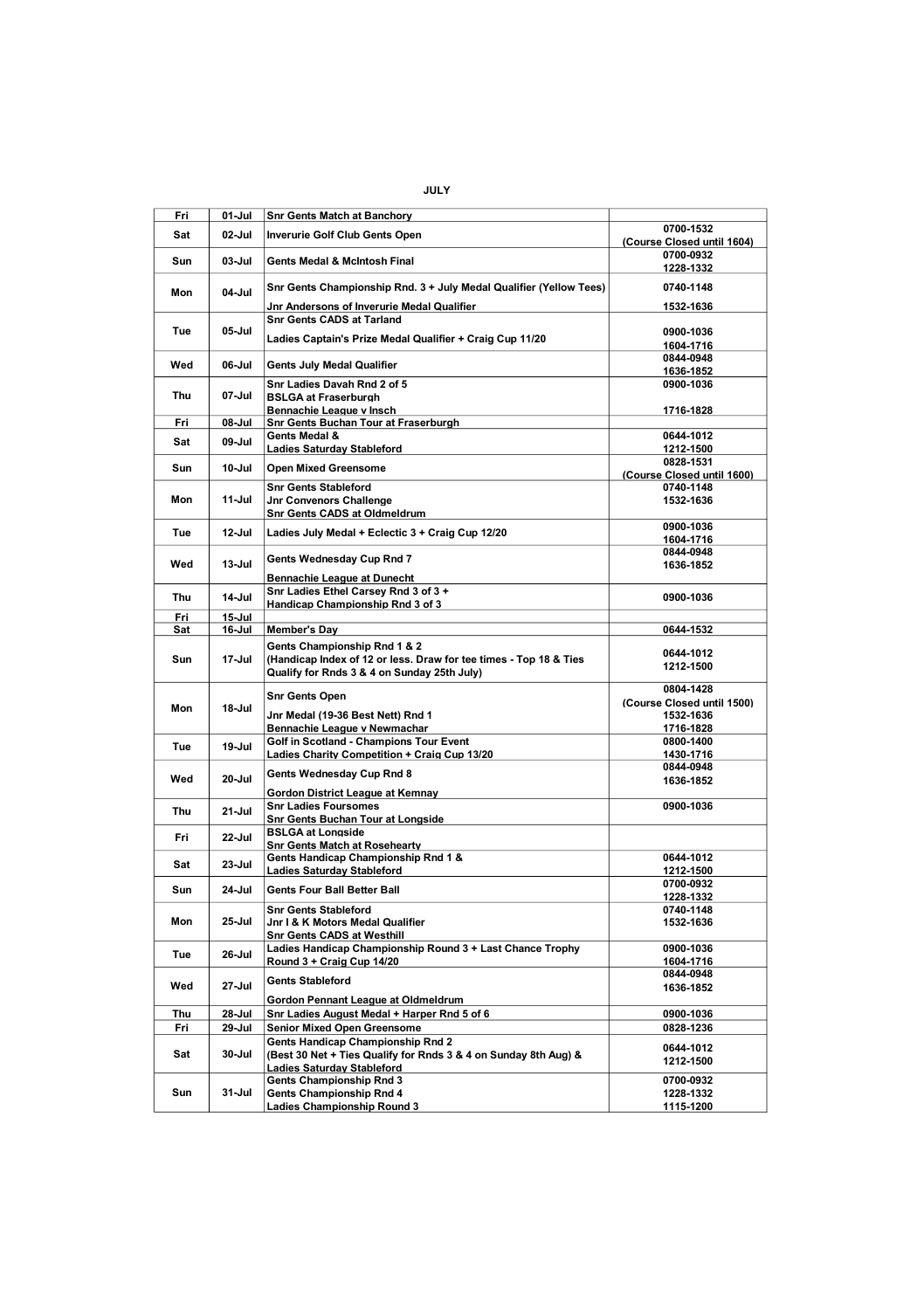| . |
|---|
|---|

|            |        | <b>Snr Gents Stableford</b>                                          | 0740-1148                               |
|------------|--------|----------------------------------------------------------------------|-----------------------------------------|
| Mon        | 01-Aug | Jnr Medal (19-36 Best Nett) Rnd 2                                    | 1532-1636                               |
|            |        | Bennachie League v Oldmeldrum                                        | 1716-1828                               |
|            |        | <b>Snr Gents Match at Banchory</b>                                   |                                         |
| Tue        | 02-Aug | Ladies Least Putts Trophy + Craig Cup 15/20                          | 0900-1036                               |
|            |        |                                                                      | 1604-1716                               |
| Wed        | 03-Aug | <b>Gents August Medal Qualifier</b>                                  | 0844-0948                               |
|            |        |                                                                      | 1636-1844                               |
|            |        | Snr Ladies Davah Rnd 3 of 5                                          | 0900-1036                               |
|            |        | Gordon District League v Newburgh                                    | 1716-1828                               |
| Thu        | 04-Aug | <b>BSLGA at Newburgh</b>                                             |                                         |
|            |        | Snr Gents CADS at Insch                                              |                                         |
|            |        | Snr Gents Buchan Tour at Peterhead                                   |                                         |
| Fri        | 05-Aug |                                                                      |                                         |
| Sat        | 06-Aug | <b>Ladies Open</b>                                                   | 0900-1300<br>(Course Closed until 1400) |
|            |        |                                                                      | 0700-0932                               |
| Sun        | 07-Aug | <b>Gents Medal</b>                                                   | 1228-1332                               |
|            |        | Snr Gents Championship Rnd, 4 + August Medal Qualifier               | 0740-1148                               |
| Mon        | 08-Aug | Jnr Open                                                             | 1204-1500                               |
|            |        |                                                                      | 0900-1036                               |
| Tue        | 09-Aug | Ladies Four Ball Better Ball Trophy                                  | 1604-1716                               |
|            |        |                                                                      | 0844-0948                               |
| Wed        | 10-Aug | <b>Gents Medal</b>                                                   | 1636-1828                               |
|            |        | Snr Ladies Kinbroon Stableford Rnd 4 of 4                            | 0900-1036                               |
| Thu        | 11-Aug | Gordon Pennant League v Insch                                        | 1716-1828                               |
| Fri        | 12-Aug |                                                                      |                                         |
|            |        | Gents August Medal Qualifier &                                       | 0645-1012                               |
| Sat        | 13-Aug | <b>Ladies Saturday Stableford</b>                                    | 1215-1500                               |
| Sun        | 14-Aug | <b>Gents Handicap Championship Rnds 3</b>                            | 0804-0940                               |
|            |        | Gents Handicap Championship Rnds 4                                   | 1212-1444                               |
| Mon        | 15-Aug | <b>ALCGA - Commonwealth Spoons</b>                                   | 0830-1445                               |
|            |        | Jnr Cameron Cumming Electrical VES Ltd Medal Qualifier               | 1532-1636                               |
| Tue        | 16-Aug | Ladies August Medal Qualifier + Charity Eclectic 4 + Craig Cup 17/20 | 0900-1036                               |
|            |        |                                                                      | 1604-1716                               |
|            |        | <b>Gents Stableford</b>                                              | 0844-0948                               |
| Wed        | 17-Aug |                                                                      | 1636-1828                               |
|            |        | <b>Snr Gents CADS at Kemnav</b>                                      | 0700-1532                               |
| Thu        | 18-Aug | Snr Gents Buchan Tour at Inverurie                                   | (Course closed until 1600)              |
|            |        | <b>BSLGA at Turriff</b>                                              |                                         |
| Fri        | 19-Aug |                                                                      |                                         |
|            |        | Pro's Day &                                                          | 0645-1012                               |
| Sat        | 20-Aug | <b>Ladies Saturday Stableford</b>                                    | 1215-1500                               |
| Sun        | 21-Aug |                                                                      |                                         |
|            |        | <b>Snr Gents Bonnyman Cup Stableford</b>                             | 0740-1148                               |
| Mon        | 22-Aug | Senior Ladies Friendly v Alford                                      | 1316-1340                               |
|            |        | Jnr Stableford (Rnd 1 of 2)                                          | 1532-1636                               |
|            |        | Ladies Lesley Taylor Trophy + Eclectic 4 + Craig Cup 18/20           | 0900-1036                               |
| Tue        | 23-Aug |                                                                      | 1604-1716                               |
|            |        | <b>Snr Gents CADS at Ellon</b>                                       |                                         |
|            |        | <b>Snr Gents at Meldrum House</b>                                    |                                         |
| Wed        | 24-Aug | <b>Gents Medal</b>                                                   | 0844-0948                               |
|            |        |                                                                      | 1636-1740                               |
| <b>Thu</b> | 25-Aua | Inverurie Loco Works Golf Day (Shotgun start)                        |                                         |
| Fri        | 26-Aug | Snr Ladies Davah Rnd 4 of 5                                          | 0900-1036                               |
| Sat        | 27-Aug | Gents Open Texas Scramble Teams of 4                                 | 0700-1530                               |
|            |        | Gents 18 Hole Shoot Out Qualifier                                    | (Course Closed until 1600)              |
| Sun        | 28-Aug | (Best 19 net Qualifier for Shoot Out Final on Sun 20 Sept)           | 0700-0932                               |
|            |        | <b>Snr Gents September Medal Qualifier</b>                           | 1228-1332<br>0740-1148                  |
| Mon        | 29-Aug | Jnr Stableford (Rnd 2 of 2)                                          | 1532-1636                               |
|            |        | Ladies Autumn Meeting Medal Qualifier + Last Chance Trophy           | 0900-1036                               |
| Tue        | 30-Aug | Round 4 + Craig Cup 19/20                                            | 1604-1716                               |
|            |        | Gents Medal (Players cannot enter 9 Hole Competition)                | 0844-0948                               |
| Wed        | 31-Aug | Gents 9 Hole Rnd 3 (Best 3 from 4) (Medal Tees)                      | 1636-1812                               |
|            |        |                                                                      |                                         |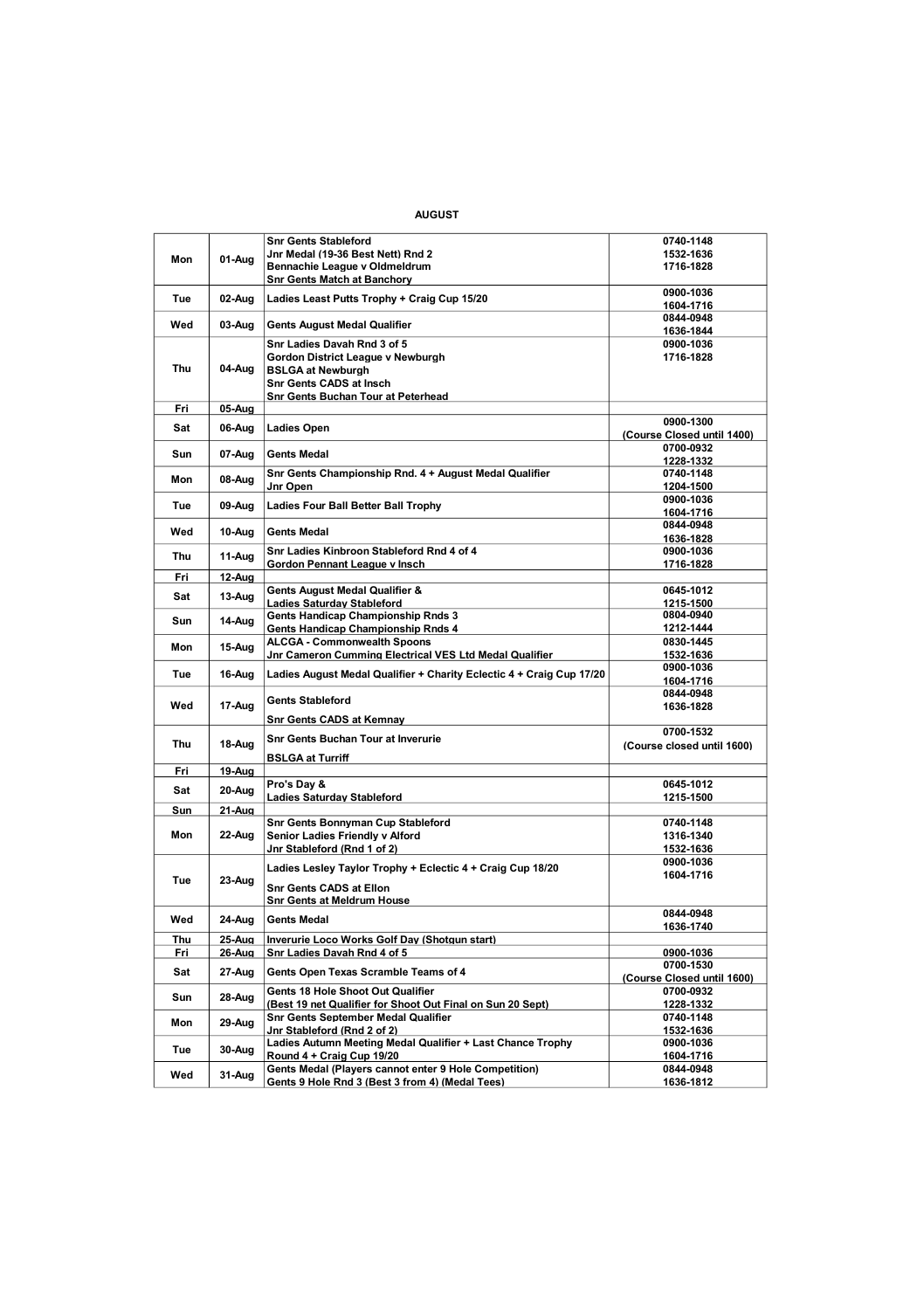#### SEPTEMBER

|     |        | Snr Ladies September Medal Qualifier +                | 0900-1036                  |
|-----|--------|-------------------------------------------------------|----------------------------|
| Thu | 01-Sep | Harper Shield Rnd 6 of 6                              |                            |
|     |        | Snr Gents Buchan Tour at Ellon                        |                            |
| Fri | 02-Sep | Ladies 3 Ball Team Open                               | 1300-1700                  |
| Sat | 03-Sep | Gents Medal &                                         | 0700-1012                  |
|     |        | <b>Ladies Saturdav Stableford</b>                     | 1212-1500                  |
| Sun | 04-Sep |                                                       |                            |
| Mon | 05-Sep | <b>Snr Gents Stableford</b>                           | 0740-1148                  |
|     |        | Jnr Dyce Carriers - Autumn Medal                      | 1532-1636                  |
| Tue | 06-Sep | Ladies September Medal Qualifier + Craig Cup 20/20    | 0900-1036                  |
|     |        |                                                       | 1604-1716                  |
| Wed | 07-Sep | Gents Medal (Players cannot enter 9 Hole Competition) | 0844-0948                  |
|     |        | Gents 9 Hole Rnd 4 (Best 3 from 4) (Medal Tees)       | 1636-1804                  |
|     |        | Snr Ladies Davah Rnd 5 of 5                           | 0900-1036                  |
| Thu | 08-Sep | <b>BSLGA at Cruden Bav</b>                            |                            |
|     |        | Snr Gents Buchan Tour Divot Cup (A)                   |                            |
| Fri | 09-Sep |                                                       |                            |
| Sat | 10-Sep | Gents September Medal Qualifier &                     | 0700-1012                  |
|     |        | <b>Ladies Saturdav Stableford</b>                     | 1212-1452                  |
| Sun | 11-Sep | <b>Ladies Medal Final Dav</b>                         | 0956-1044                  |
|     |        | <b>Sponsors Dav</b>                                   | 1132-1436                  |
| Mon | 12-Sep | Snr Gents Texas Scramble (Draw)                       | 0740-1148                  |
| Tue | 13-Sep | <b>Snr Gents CADS at Huntly</b>                       |                            |
| Wed | 14-Sep | Gents Medal (Players cannot enter 9 Hole Competition) | 0844-0948                  |
|     |        | Gents 9 Hole Rnd 4 (Best 3 from 4) (Medal Tees)       | 1636-1804                  |
| Thu | 15-Sep | Snr Gents Buchan Tour Kelman Cup at Inverurie         | 0700-1532                  |
|     |        |                                                       | (Course closed until 1600) |
| Fri | 16-Sep | <b>Snr Ladies Texas Scramble</b>                      | 0900-1036                  |
| Sat | 17-Sep | Gents Medal Final &                                   | 0708-1012                  |
|     |        | <b>Ladies Saturdav Stableford</b>                     | 1212-1436                  |
| Sun | 18-Sep |                                                       |                            |
| Mon | 19-Sep | Snr Gents B.K.Peaston Stableford                      | 0740-1148                  |
|     |        | Jnr Garioch Dental Practice Autumn Medal              | 1532-1636                  |
| Tue | 20-Sep | Ladies Hay Trophy (3 Clubs + Putter)                  | 0900-1036                  |
|     |        |                                                       | 1604-1716                  |
| Wed | 21-Sep | <b>Gents Medal</b>                                    | 0844-0948                  |
| Thu | 22-Sep | Snr Ladies Medal Final + Fun Game                     | 0900-1036                  |
| Fri | 23-Sep | <b>Snr Ladies Buchan Tour at Inverallochy</b>         |                            |
| Sat |        | Gents N Lawrence Stableford Salver &                  | 0716-1012                  |
|     | 24-Sep | <b>Ladies Saturday Stableford</b>                     | 1212-1436                  |
| Sun | 25-Sep | Gents 18 Hole Shoot Out Final                         | 1204-1404                  |
| Mon |        | Snr Gents + Snr Ladies Scotch Foursomes (Draw)        | 0740-1148                  |
|     | 26-Sep | Jnr Autumn Medal Finals                               | 1532-1636                  |
| Tue | 27-Sep | <b>Ladies Fun Dav</b>                                 | 0900-1036                  |
| Wed | 28-Sep | <b>Gents Medal</b>                                    | 0844-0948                  |
| Thu | 29-Sep | Snr Ladies Last Game of the Season                    | 0900-1036                  |
| Fri | 30-Sep |                                                       |                            |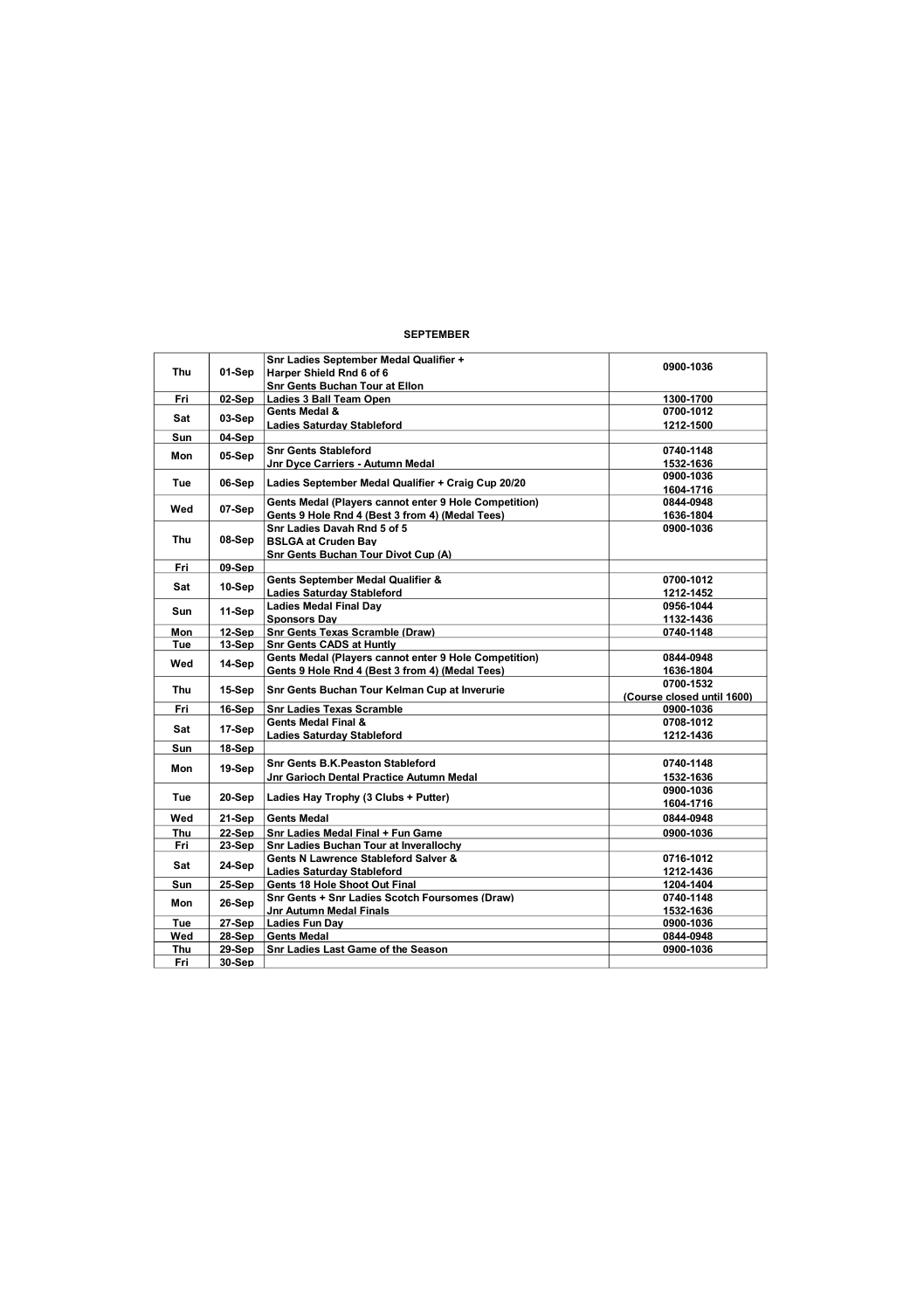r.

۳.

|            |          | <b>Gents Charity Appeal Competition</b>                       | 0732-0932                  |
|------------|----------|---------------------------------------------------------------|----------------------------|
| Sat        | 01-Oct   | <b>Ladies Charity Appeal Competition</b>                      | 1228-1428                  |
|            |          | (Teams of 3)                                                  |                            |
| Sun        | 02-Oct   |                                                               |                            |
| Mon        | 03-Oct   | Snr Gents Medal Final + Oct Winter Medal Qualifier            | 0804-1124                  |
| Tue        | 04-Oct   | <b>Ladies - Winter Competitions</b>                           | 0900-1036                  |
| Wed        | 05-Oct   | <b>Gents Medal</b>                                            | <b>Shop Times</b>          |
| <b>Thu</b> | 06-Oct   | <b>Snr Ladies Stableford</b>                                  | 0900-1036                  |
| Fri        | 07-Oct   |                                                               |                            |
| Sat        | 08-Oct   |                                                               | 0804-1420                  |
|            |          | Gents Autumn Open                                             | (Course Closed until 1500) |
| Sun        | 09-Oct   | <b>Gents October Medal Qualifier</b>                          | 0756-1004                  |
|            |          |                                                               | 1212-1436                  |
| Mon        | 10-Oct   | <b>Snr Gents J.G. Ross</b>                                    | 0804-1124                  |
| Tue        | 11-Oct   | <b>Ladies - Winter Competitions</b>                           | 0924-1036                  |
| Wed        | 12-Oct   | <b>Gents Medal</b>                                            | <b>Shop Times</b>          |
| Thu        | 13-Oct   | <b>Snr Ladies Stableford</b>                                  | 0900-1036                  |
| Fri        | $14-Oct$ |                                                               |                            |
|            |          |                                                               | 0804-1004                  |
| Sat        | $15-Oct$ | <b>Gents Stableford</b>                                       | 1212-1412                  |
|            |          | Gents Squirrel Stableford Rnd 1 (Best 2 from 3)               | 0804-1004                  |
| <b>Sun</b> | $16-Oct$ |                                                               | 1052-1228                  |
|            |          | Ladies Snowwoman / Snowiunior Stableford                      | 1012-1044                  |
| Mon        | 17-Oct   | <b>Snr Gents Greensomes (Pick your Partner)</b>               | 0804-1124                  |
| Tue        | 18-Oct   | <b>Ladies - Winter Competitions</b>                           | 0900-1036                  |
| Wed        | 19-Oct   | <b>Gents Medal</b>                                            | <b>Shop Times</b>          |
| Thu        | 20-Oct   | <b>Snr Ladies Stableford</b>                                  | 0900-1036                  |
| Fri        | 21-Oct   |                                                               |                            |
|            |          |                                                               | 0804-1004                  |
| Sat        | 22-Oct   | Gents 3 Clubs + Putter (Yellow Tees - non Handicap Qualifier) | 1212-1412                  |
|            |          |                                                               | 0804-1004                  |
| Sun        | $23-Oct$ | Gents Squirrel Stableford Rnd 2 (Best 2 from 3)               | 1052-1228                  |
|            |          | Ladies Snowwoman / Snowiunior Stableford                      | 1012-1044                  |
| Mon        | 24-Oct   | <b>Snr Gents Stableford</b>                                   | 0804-1124                  |
| Tue        | 25-Oct   | <b>Ladies - Winter Competitions</b>                           | 0900-1036                  |
| Wed        | 26-Oct   | <b>Gents Medal</b>                                            | <b>Shop Times</b>          |
| Thu        | 27-Oct   | <b>Snr Ladies Stableford</b>                                  | 0900-1036                  |
| Fri        | 28-Oct   |                                                               |                            |
|            |          |                                                               | 0804-1004                  |
| Sat        | $29-Oct$ | Gents End of Season Stableford                                | 1212-1404                  |
|            |          |                                                               | 0804-1004                  |
| <b>Sun</b> | $30-Oct$ | Gents Squirrel Stableford Rnd 3 (Best 2 from 3)               | 1052-1228                  |
|            |          | Ladies Snowwoman / Snowiunior Stableford                      | 1012-1044                  |
| Mon        | 31-Oct   | <b>Snr Gents November Medal Qualifier</b>                     | 0804-1124                  |
|            |          |                                                               |                            |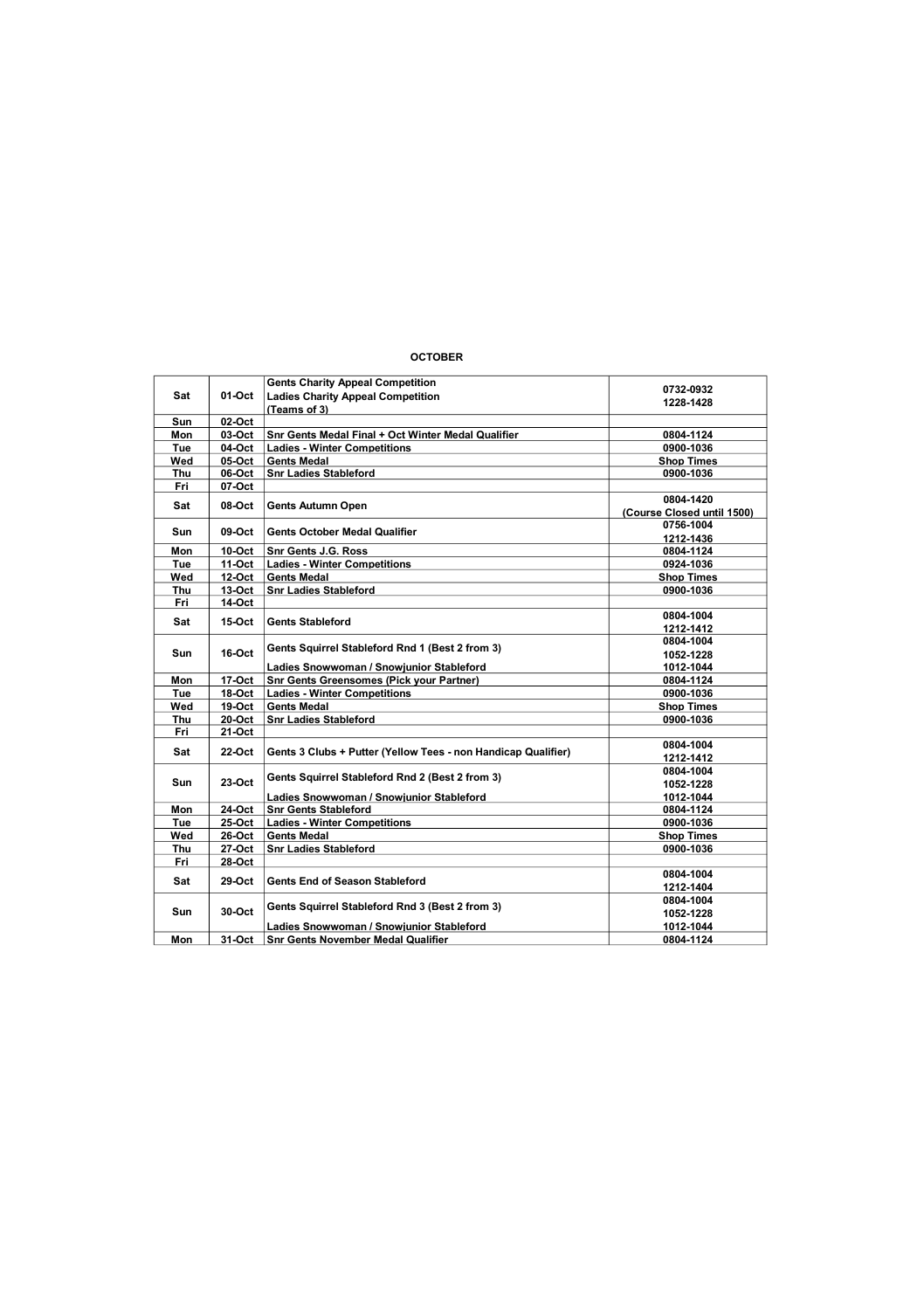| Tue        | 01-Nov | <b>Ladies - Winter Competitions</b>                     | 0900-1036         |
|------------|--------|---------------------------------------------------------|-------------------|
| Wed        | 02-Nov | <b>Gents Medal</b>                                      | <b>Shop Times</b> |
| <b>Thu</b> | 03-Nov | <b>Snr Ladies Stableford</b>                            | 0900-1036         |
| Fri        | 04-Nov |                                                         |                   |
| Sat        | 05-Nov | <b>Winter League Starts</b>                             | 0804-0852         |
|            |        |                                                         | 1052-1148         |
| Sun        | 06-Nov | Gents November Medal Qualifier + Snowwoman / Snowiunior | 0804-1004         |
|            |        | <b>Stableford</b>                                       | 1132-1220         |
| Mon        | 07-Nov | <b>Snr Gents Stableford</b>                             | 0804-1124         |
| Tue        | 08-Nov | <b>Ladies - Winter Competitions</b>                     | 0900-1036         |
| Wed        | 09-Nov |                                                         |                   |
| <b>Thu</b> | 10-Nov | <b>Snr Ladies Stableford</b>                            | 0900-1036         |
| Fri        | 11-Nov |                                                         |                   |
| Sat        | 12-Nov |                                                         | 0804-0852         |
|            |        | <b>Winter League</b>                                    | 1052-1148         |
| <b>Sun</b> | 13-Nov | Snowman / Snowwoman / Snowiunior Stableford             | 0804-1004         |
|            |        |                                                         | 1132-1220         |
| Mon        | 14-Nov | Snr Gents 4 Ball Better Ball (Draw)                     | 0804-1124         |
| Tue        | 15-Nov | <b>Ladies - Winter Competitions</b>                     | 0900-1036         |
| Wed        | 16-Nov |                                                         |                   |
| <b>Thu</b> | 17-Nov | <b>Snr Ladies Stableford</b>                            | 0900-1036         |
| Fri        | 18-Nov | <b>Annual Prize Giving</b>                              | 1930              |
| Sat        | 19-Nov | <b>Winter League</b>                                    | 0804-0852         |
|            |        |                                                         | 1052-1148         |
| Sun        | 20-Nov | Snowman / Snowwoman / Snowiunior Stableford             | 0804-1004         |
|            |        |                                                         | 1132-1220         |
| Mon        | 21-Nov | <b>Snr Gents Medal</b>                                  | 0804-1124         |
| Tue        | 22-Nov | <b>Ladies - Winter Competitions</b>                     | 0900-1036         |
| Wed        | 23-Nov |                                                         |                   |
| Thu        | 24-Nov | <b>Snr Ladies Stableford</b>                            | 0900-1036         |
| Fri        | 25-Nov |                                                         |                   |
| Sat        | 26-Nov | <b>Winter League</b>                                    | 0804-0852         |
|            |        |                                                         | 1052-1148         |
|            | 27-Nov | Snowman / Snowwoman / Snowjunior Stableford             | 0804-1004         |
| Sun        |        |                                                         | 1132-1220         |
| Mon        | 28-Nov | Snr Gents Texas Scramble (Pick own team of 3)           | 0804-1124         |
| Tue        | 29-Nov | <b>Ladies - Winter Competitions</b>                     | 0900-1036         |
| Wed        | 30-Nov |                                                         |                   |

#### NOVEMBER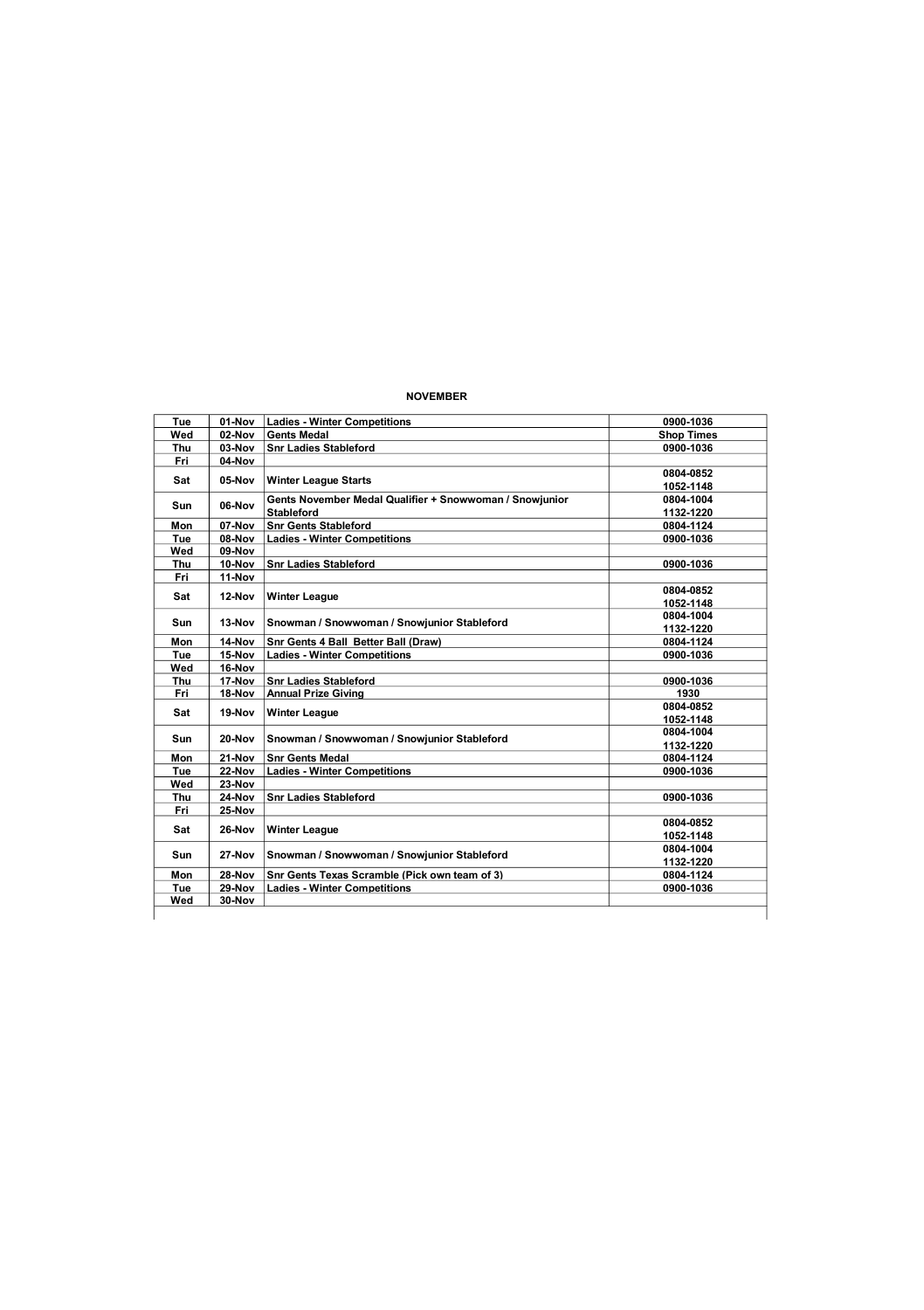| <b>DECEMBER</b> |          |                                                         |           |  |
|-----------------|----------|---------------------------------------------------------|-----------|--|
| Thu             | 01-Dec   | <b>Snr Ladies Stableford</b>                            | 0900-1036 |  |
| Fri             | 02-Dec   |                                                         |           |  |
| Sat             | 03-Dec   | <b>Winter League</b>                                    | 0804-0852 |  |
|                 |          |                                                         | 1052-1148 |  |
| <b>Sun</b>      | $04-Dec$ | Gents December Medal Qualifier + Snowwoman / Snowiunior | 0828-1036 |  |
|                 |          | <b>Stableford</b>                                       | 1132-1220 |  |
| Mon             | 05-Dec   | <b>Snr Gents December Medal Qualifier</b>               | 0804-1124 |  |
| Tue             | 06-Dec   | <b>Ladies - Winter Competitions</b>                     | 0900-1036 |  |
| Wed             | 07-Dec   |                                                         |           |  |
| <b>Thu</b>      | 08-Dec   | <b>Snr Ladies Stableford</b>                            | 0900-1036 |  |
| Fri             | 09-Dec   |                                                         |           |  |
| Sat             | 10-Dec   | <b>Winter League</b>                                    | 0828-0924 |  |
|                 |          |                                                         | 1052-1148 |  |
| <b>Sun</b>      | 11-Dec   | Snowman / Snowwoman / Snowjunior Stableford             | 0828-1036 |  |
|                 |          |                                                         | 1132-1220 |  |
| Mon             | 12-Dec   | <b>Snr Gents Stableford</b>                             | 0828-1124 |  |
| Tue             | 13-Dec   | <b>Ladies - Winter Competitions</b>                     | 0900-1036 |  |
| Wed             | 14-Dec   |                                                         |           |  |
| Thu             | 15-Dec   | <b>Snr Ladies Stableford</b>                            | 0900-1036 |  |
| Fri             | 16-Dec   |                                                         |           |  |
| Sat             | 17-Dec   | <b>Winter League</b>                                    | 0828-0924 |  |
|                 |          |                                                         | 1052-1148 |  |
| <b>Sun</b>      | 18-Dec   | Snowman / Snowwoman / Snowjunior Stableford             | 0828-1036 |  |
|                 |          |                                                         | 1132-1220 |  |
| Mon             | 19-Dec   | <b>Snr Gents Stableford</b>                             | 0828-1124 |  |
| Tue             | 20-Dec   | <b>Ladies - Winter Competitions</b>                     | 0900-1036 |  |
| Wed             | 21-Dec   |                                                         |           |  |
| Thu             | 22-Dec   | <b>Snr Ladies Stableford</b>                            | 0900-1036 |  |
| Fri             | 23-Dec   |                                                         |           |  |
| Sat             | 24-Dec   |                                                         |           |  |
| Sun             | 25-Dec   | <b>Merry Christmas</b>                                  |           |  |
| Mon             | 26-Dec   |                                                         |           |  |
| Tue             | 27-Dec   | <b>Ladies - Winter Competitions</b>                     | 0900-1036 |  |
| Wed             | 28-Dec   |                                                         |           |  |
| <b>Thu</b>      | 29-Dec   | <b>Snr Ladies Stableford</b>                            | 0900-1036 |  |
| Fri             | 30-Dec   |                                                         |           |  |
| Sat             | 31-Dec   |                                                         |           |  |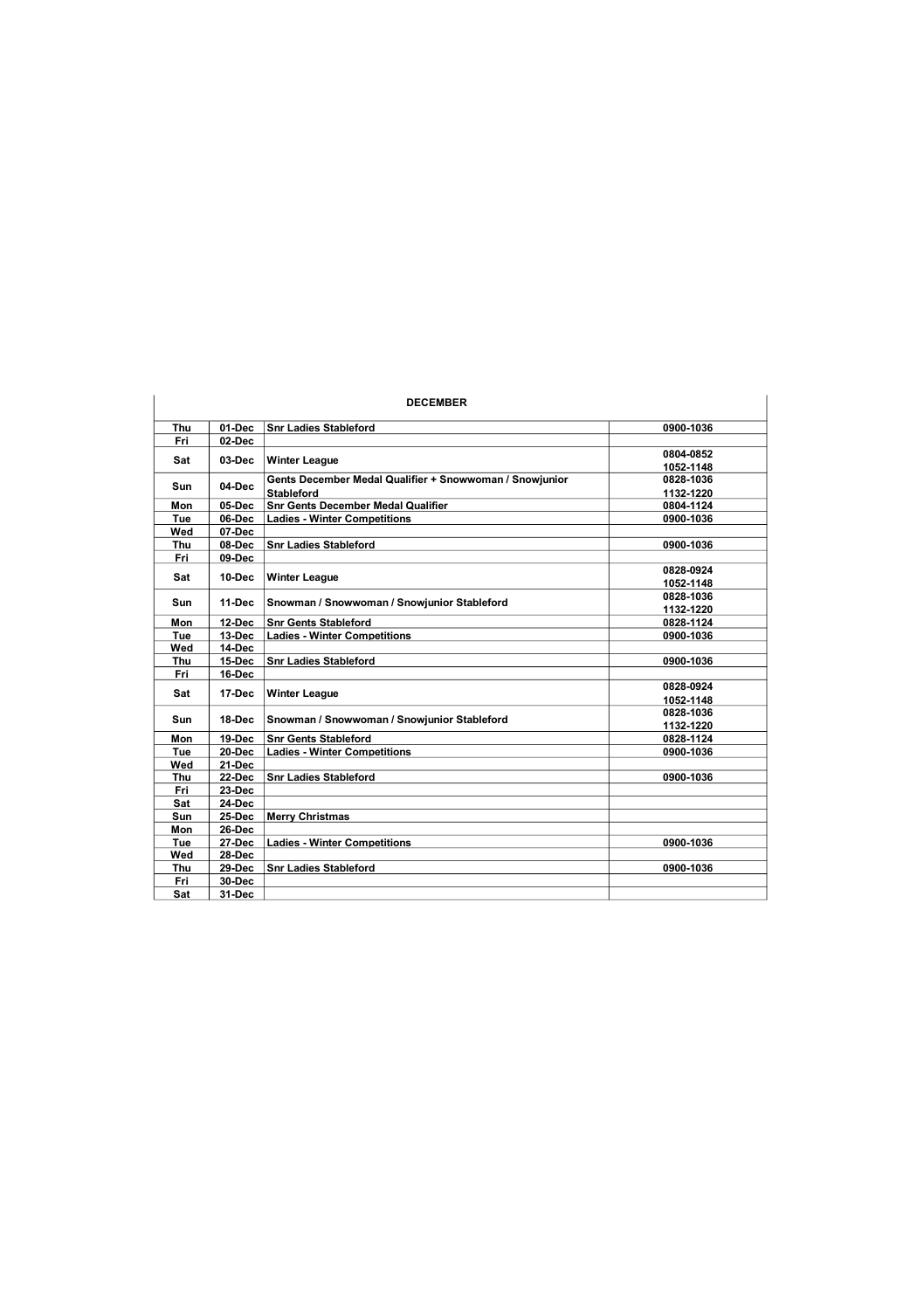| … |
|---|
|---|

| Sun        | $01$ -Jan  | <b>Happy New Year</b>                         |           |
|------------|------------|-----------------------------------------------|-----------|
| Mon        | 02-Jan     |                                               |           |
| Tue        | 03-Jan     | <b>Ladies - Winter Competitions</b>           | 0900-1036 |
| Wed        | $04$ -Jan  |                                               |           |
| <b>Thu</b> | $05$ -Jan  | <b>Snr Ladies Stableford</b>                  | 0900-1036 |
| Fri        | 06-Jan     |                                               |           |
| Sat        | 07-Jan     |                                               |           |
| Sun        | 08-Jan     |                                               |           |
| Mon        | 09-Jan     | <b>Snr Gents January Medal Qualifier</b>      | 0828-1124 |
| Tue        | $10 - Jan$ | <b>Ladies - Winter Competitions</b>           | 0900-1036 |
| Wed        | $11-Jan$   |                                               |           |
| <b>Thu</b> | $12$ -Jan  | <b>Snr Ladies Stableford</b>                  | 0900-1036 |
| Fri        | 13-Jan     |                                               |           |
|            |            |                                               | 0828-0924 |
| Sat        | $14$ -Jan  | <b>Winter League</b>                          | 1052-1148 |
|            |            |                                               | 0828-1036 |
| <b>Sun</b> | $15$ -Jan  | 1923 - 2023 Challenge                         | 1132-1220 |
|            |            | Happy 100th Birthday Inverurie Golf Club      |           |
| Mon        | $16$ -Jan  | <b>Snr Gents Stableford</b>                   | 0828-1124 |
| Tue        | 17-Jan     | <b>Ladies - Winter Competitions</b>           | 0900-1036 |
| Wed        | 18-Jan     |                                               |           |
|            |            |                                               |           |
| Thu        | 19-Jan     | <b>Snr Ladies Stableford</b>                  | 0900-1036 |
| Fri        | 20-Jan     |                                               |           |
| Sat        | $21$ -Jan  | <b>Winter League</b>                          | 0828-0924 |
|            |            |                                               | 1052-1148 |
| Sun        | 22-Jan     | Snowman / Snowwoman / Snowjunior Stableford   | 0828-1036 |
|            |            |                                               | 1132-1220 |
| Mon        | 23-Jan     | Snr Gents Texas Scramble (Pick own team of 3) | 0828-1124 |
| Tue        | 24-Jan     | <b>Ladies - Winter Competitions</b>           | 0900-1036 |
| Wed        | $25 - Jan$ |                                               |           |
| <b>Thu</b> | 26-Jan     | <b>Snr Ladies Stableford</b>                  | 0900-1036 |
| Fri        | 27-Jan     |                                               |           |
| Sat        | 28-Jan     | <b>Winter League</b>                          | 0828-0924 |
|            |            |                                               | 1052-1148 |
| Sun        | $29$ -Jan  | Snowman / Snowwoman / Snowjunior Stableford   | 0828-1036 |
|            |            |                                               | 1132-1220 |
| Mon        | 30-Jan     | <b>Snr Gents February Medal Qualifier</b>     | 0828-1124 |
| Tue        | $31$ -Jan  | <b>Ladies - Winter Competitions</b>           | 0900-1036 |

#### FEBRUARY 2022

| Wed        | 01-Feb |                                                         |           |
|------------|--------|---------------------------------------------------------|-----------|
| <b>Thu</b> | 02-Feb | <b>Snr Ladies Stableford</b>                            | 0900-1036 |
| Fri        | 03-Feb |                                                         |           |
| Sat        |        |                                                         | 0828-0924 |
|            | 04-Feb | <b>Winter League</b>                                    | 1052-1148 |
|            | 05-Feb | Gents February Medal Qualifier + Snowwoman / Snowjunior | 0828-1036 |
| Sun        |        | Stableford                                              | 1132-1220 |
| Mon        | 06-Feb | <b>Snr Gents Stableford</b>                             | 0804-1124 |
| Tue        | 07-Feb | <b>Ladies - Winter Competitions</b>                     | 0900-1036 |
| Wed        | 08-Feb |                                                         |           |
| <b>Thu</b> | 09-Feb | <b>Snr Ladies Stableford</b>                            | 0900-1036 |
| Fri        | 10-Feb |                                                         |           |
|            |        |                                                         | 0828-0924 |
| Sat        | 11-Feb | <b>Winter League</b>                                    | 1052-1148 |
|            |        |                                                         | 0828-1036 |
| Sun        | 12-Feb | Snowman / Snowwoman / Snowjunior Stableford             | 1132-1220 |
| Mon        | 13-Feb | <b>Snr Gents Medal</b>                                  | 0804-1124 |
| Tue        | 14-Feb | <b>Ladies - Winter Competitions</b>                     | 0900-1036 |
| Wed        | 15-Feb |                                                         |           |
| Thu        | 16-Feb | <b>Snr Ladies Stableford</b>                            | 0900-1036 |
| Fri        | 17-Feb |                                                         |           |
|            | 18-Feb | <b>Winter League</b>                                    | 0804-0852 |
| Sat        |        |                                                         | 1052-1148 |
|            | 19-Feb | Snowman / Snowwoman / Snowjunior Stableford             | 0804-1004 |
| Sun        |        |                                                         | 1132-1220 |
| Mon        | 20-Feb | <b>Snr Gents Stableford</b>                             | 0804-1124 |
| Tue        | 21-Feb | <b>Ladies - Winter Competitions</b>                     | 0900-1036 |
| Wed        | 22-Feb |                                                         |           |
| Thu        | 23-Feb | <b>Snr Ladies Stableford</b>                            | 0900-1036 |
| Fri        | 24-Feb |                                                         |           |
|            | 25-Feb |                                                         | 0804-0852 |
| Sat        |        | <b>Winter League</b>                                    | 1052-1148 |
| Sun        | 26-Feb | Snowman / Snowwoman / Snowjunior Stableford             | 0804-1004 |
|            |        |                                                         | 1132-1220 |
| Mon        | 27-Feb | Snr Gents 4 Ball Better Ball (Pick your Partner)        | 0804-1124 |
| Tue        | 28-Feb | <b>Ladies - Winter Competitions</b>                     | 0900-1036 |
|            |        |                                                         |           |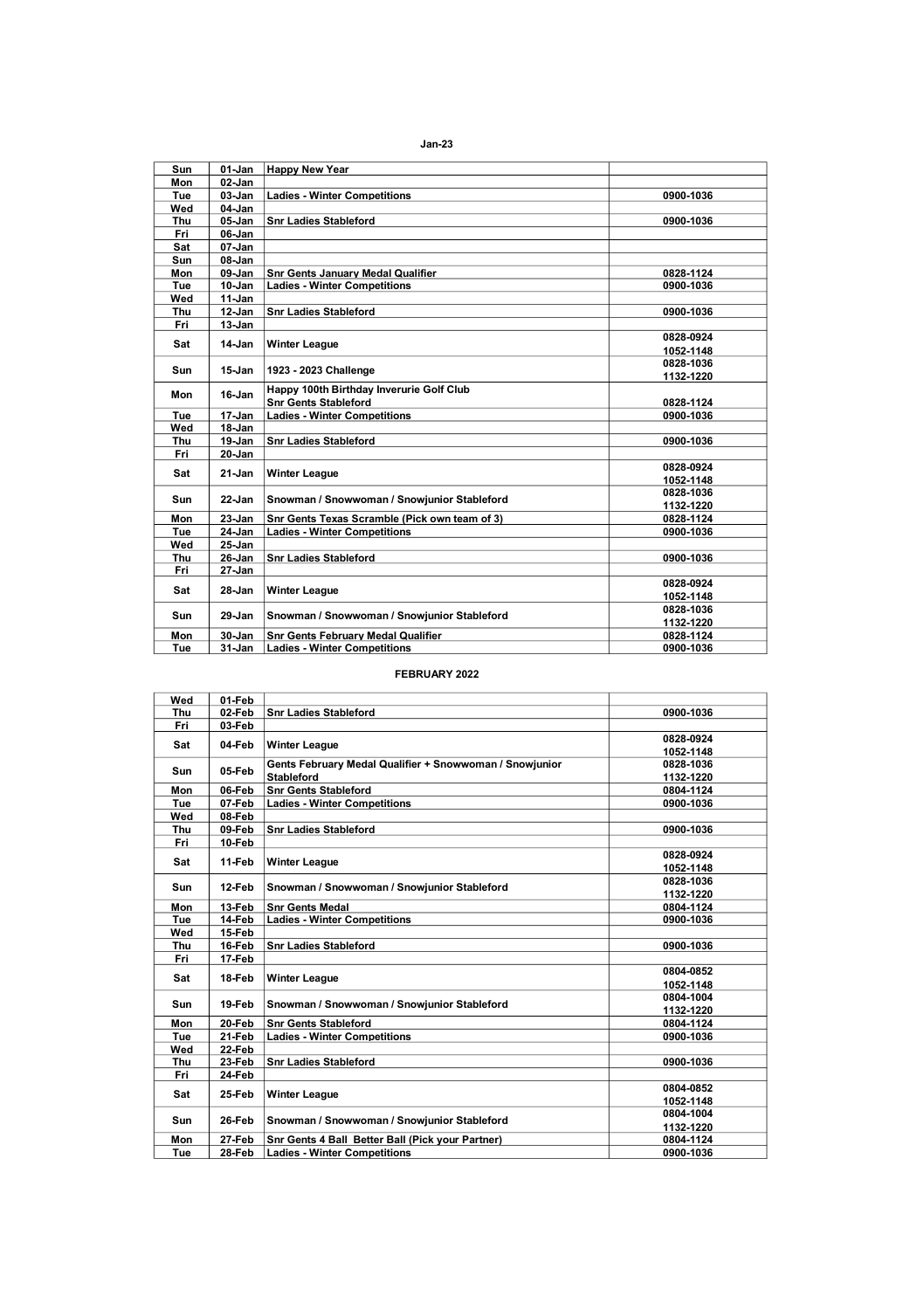#### MARCH 2022

| Wed        | 01-Mar |                                                                   |            |
|------------|--------|-------------------------------------------------------------------|------------|
| Thu        | 02-Mar | <b>Snr Ladies Stableford</b>                                      | 0900-1036  |
| Fri        | 03-Mar |                                                                   |            |
|            |        |                                                                   | 0804-0852  |
| Sat        | 04-Mar | <b>Winter League</b>                                              | 1052-1148  |
|            |        | Gents March Medal Qualifier + Gents March Hare 1 (Best 3 from 4)  | 0804-1004  |
| Sun        | 05-Mar | Ladies March Hare 1 (Best 3 from 4)                               | 1132-1220  |
|            |        | <b>Snowiunior Stableford</b>                                      |            |
| Mon        | 06-Mar | <b>Snr Gents March Medal Qualifier</b>                            | 0804-1124  |
| Tue        | 07-Mar | <b>Ladies - Winter Competitions</b>                               | 0900-1036  |
| Wed        | 08-Mar |                                                                   |            |
| Thu        | 09-Mar | <b>Snr Ladies Stableford</b>                                      | 0900-1036  |
| Fri        | 10-Mar |                                                                   |            |
|            |        |                                                                   | 0804-0852  |
| Sat        | 11-Mar | <b>Winter League</b>                                              | 1052-1148  |
|            |        | Gents March Hare 2                                                |            |
| Sun        | 12-Mar | <b>Ladies March Hare 2</b>                                        | 0804-1004  |
|            |        | <b>Snowiunior Stableford</b>                                      | 1132-1220  |
| Mon        | 13-Mar | <b>Snr Gents Stableford</b>                                       | 0804-1124  |
| Tue        | 14-Mar | <b>Ladies - Winter Competitions</b>                               | 0900-1036  |
| Wed        | 15-Mar |                                                                   |            |
| Thu        | 16-Mar | <b>Snr Ladies Stableford</b>                                      | 0900-1036  |
| Fri        | 17-Mar |                                                                   |            |
|            |        |                                                                   | 0804-0852  |
| Sat        | 18-Mar | <b>Winter League</b>                                              | 1052-1148  |
|            |        | Gents Winter Medal Final + Gents March Hare 3                     |            |
| Sun        | 19-Mar | Ladies March Hare 3                                               | 0804-1004  |
|            |        | <b>Snowjunior Stableford</b>                                      | 1132-1220  |
| Mon        | 20-Mar | <b>Snr Gents Stableford</b>                                       | 0804-1124  |
| Tue        | 21-Mar | <b>Ladies - Winter Competitions</b>                               | 0900-1036  |
| Wed        | 22-Mar |                                                                   |            |
| Thu        | 23-Mar | <b>Snr Ladies Stableford</b>                                      | 0900-1036  |
|            |        |                                                                   |            |
| Fri        | 24-Mar |                                                                   | 0804-0852  |
| Sat        | 25-Mar | <b>Winter League</b>                                              |            |
|            |        |                                                                   | 1052-1148  |
| <b>Sun</b> | 26-Mar | Gents March Hare 4                                                | 0804-1004  |
|            |        | Ladies March Hare 4                                               | 1132-1220  |
|            | 27-Mar | <b>Snowiunior Stableford</b>                                      |            |
| Mon        | 28-Mar | <b>Snr Gents Winter Medal Final</b>                               | 08040-1124 |
| Tue<br>Wed | 29-Mar | <b>Ladies - Winter Competitions</b>                               | 0900-1036  |
|            |        |                                                                   |            |
| <b>Thu</b> | 30-Mar | <b>Snr Ladies Stableford</b>                                      | 0900-1036  |
| Fri        | 31-Mar |                                                                   |            |
|            |        | <b>Official Opening</b>                                           |            |
| Sat        | 01-Apr | (Flag raised at 0745 - Opening Tee Shot by Captain at 0800)       | 0804-1444  |
|            |        | Centenary Opening Day Trophy                                      |            |
|            |        | <b>TR Angus Trophies Stableford</b>                               | 0724-0932  |
| <b>Sun</b> | 02-Apr | (Best Net Gent 0-12, Best Net Gent 13-28, Best Net Lady, Best Net | 1228-1332  |
|            |        | Junior)                                                           |            |